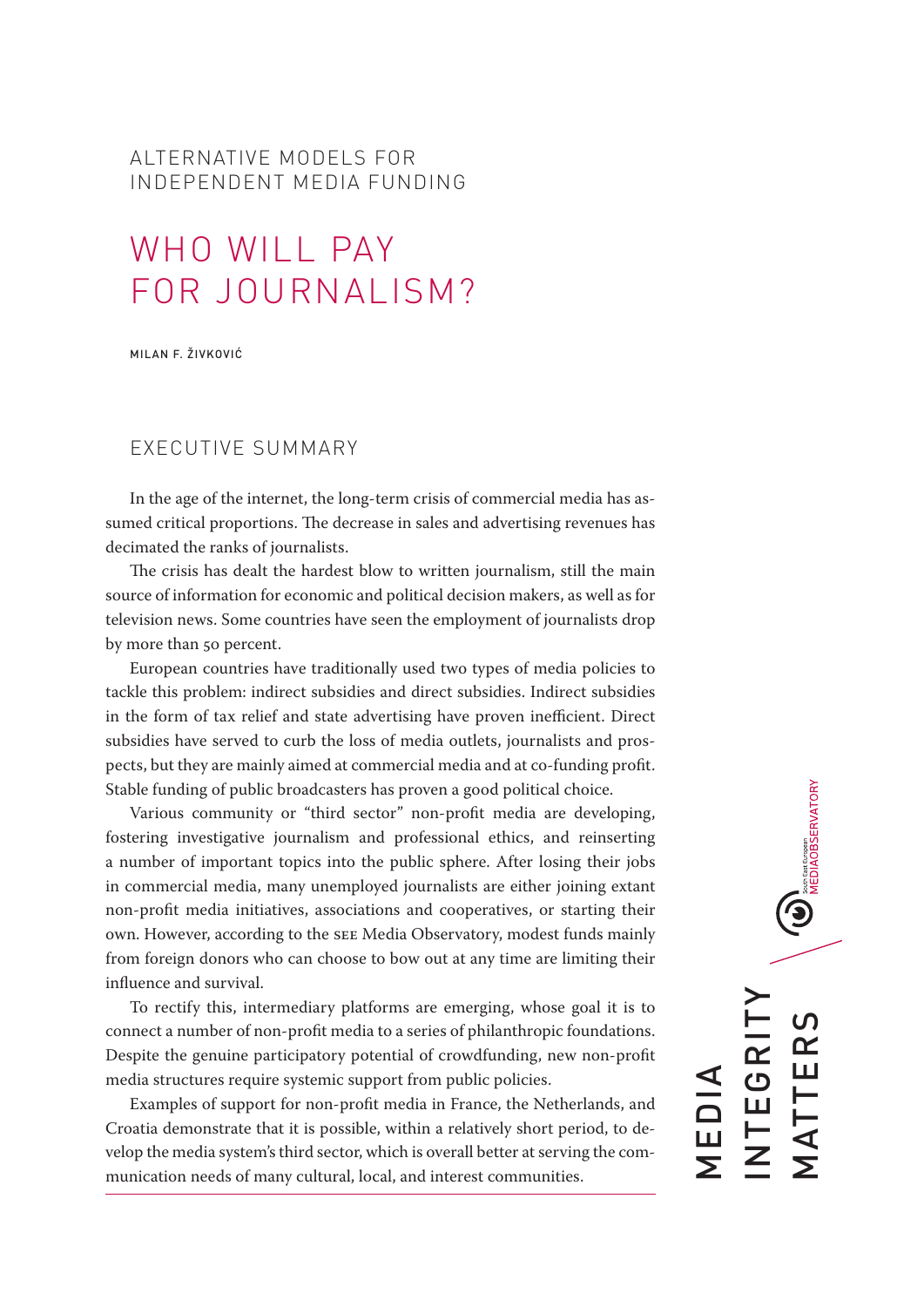In order to multiply these and other similar types of support, and to make the public funding of media structures and public service journalism resistant to austerity policies, media policies should locate new funding sources and democratise the methods of their distribution. In the Netherlands, local radio outlets receive funds collected via a small tax, while French community radio outlets are funded through a special tax on the advertising revenues of commercial media. The Finnish model of charging, as a public fee, a certain percentage of individual income has unburdened citizens who are less well off, cut the cost and increased the overall extent of payment. There is no reason whatsoever not to make funds collected in a similar fashion the basis for the funding of non-profit journalism in South East Europe.

The ascent of the internet as a dominant communication channel has given media organisations the capacity to distribute content instantly and at virtually no cost, to circumvent printing expenses, and to achieve much more besides. Yet it has done away with any possibility of charging for journalistic content. So far, every attempt at finding a convincing business model for monetising digital content has ended in failure, while revenues from internet subscriptions and digital advertising continue to grow. It is of strategic importance to use at least a small portion of the generated profits to fund the production of quality online content. And if content is to serve the interests of the public, only public policy measures will do.

## INTRODUCTION

The basic argument for reform of existing media policies comes down to the question: "How should we fund journalism that serves the public interest?" Several new models that may offer some answers are being developed and put into practice. Analysis of these models, of ideas and alternative options for sustainable funding of independent media and journalism, indicates that media systems call for a thorough overhaul.

It is insufficient to rely on relatively stable, sustainable public funding for public service broadcasters and market revenues, together with various forms of public support for commercial media, i.e. the established funding models for traditional media outlets. Therefore, one should give some thought to the creation of new media systems that will enable non-profit "third sector" media to develop. The multitude of non-profit media run by various communities is greater in some countries and smaller in others, but as a rule, is relegated to the cultural, ethnic, political and financial margin. Nevertheless, their development should serve as a foundation for new media policies, removed from both market influence and government control. To this end, non-profit media require purposeful and sufficient public funding.

23

 $\sim$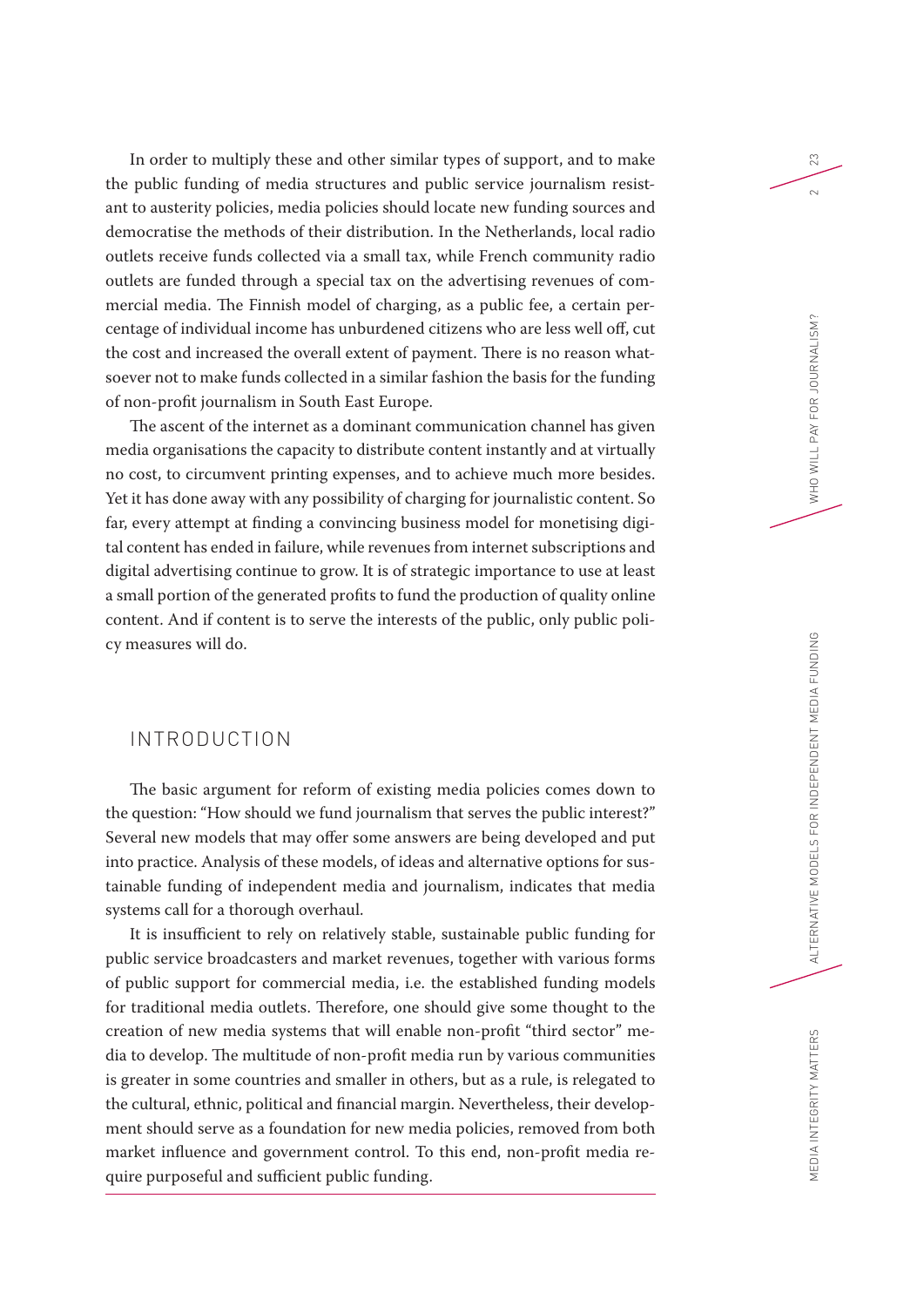Above all, the crisis in the media is a crisis of journalism and of its integrity. The public has long since lost faith in the sort of journalism that, instead of serving the public interest, furthers the interests of political and economic elites. It would take much to rebuild that trust, but primarily, it is a matter of finding mechanisms that will make the media accountable to the public. The following analysis will show that the basic goal of a democratic media policy is to provide public and sustainable funding for journalism in its full democratic capacity.

Since the commercial players dominate the media system, the first part of this presentation will serve to review the dimensions, contradictions, and effects of the long-lasting crisis in the media market, and to evaluate, briefly, the remedial attempts made at media policy level to address the crisis.

The second part will consider the alternatives offered by the practice of media policies, by the advocacy of their reform or by the search for philanthropic support. The examples of utilizing the participatory capacity of public broadcasters, of public support for local public radio broadcasters in the Netherlands, or for Croatian non-profit media, speak to the options available to media policies in developing the third media sector. Among the causes of the sporadic use of these options have been the prolonged and widespread austerity measures, whose end is barely in sight. Therefore, it is important to identify additional sources of public funding, e.g. from internet service providers' incomes, taxes on advertising, both online and offline, on consumer electronics and spectrum auctions, as well as from the evolution of public broadcaster license fees. The Finnish example of a public service broadcasting tax demonstrates how variable contributions, based on the economic capacity of individual payers, can replace fixed household license fees. Concurrent to the issue, often painful, of the management of public service broadcasters, a wealth of experience shows that systems, selection processes, criteria and transparency of those committees and councils dealing with public funds allocation are frequently subject to charges of conflict of interest, bias and political outvoting. Founded or not, these charges damage the legitimacy of public media policies, enclosing them further in the confines of austerity and passive government. Hence, it is necessary to consider the proposals for democratisation, and to entrust the public with the prerogative to allocate public funds as it sees fit.

This presentation will conclude by listing the challenges ahead, and by offering several proposals for immediate action.

# 1 DIMENSIONS OF THE CRISIS AND MEDIA POLICY RESPONSES

In 2014, according to the World Association of Newspapers and News Publishers, daily newspaper sales declined by five percent compared to the 23

 $\infty$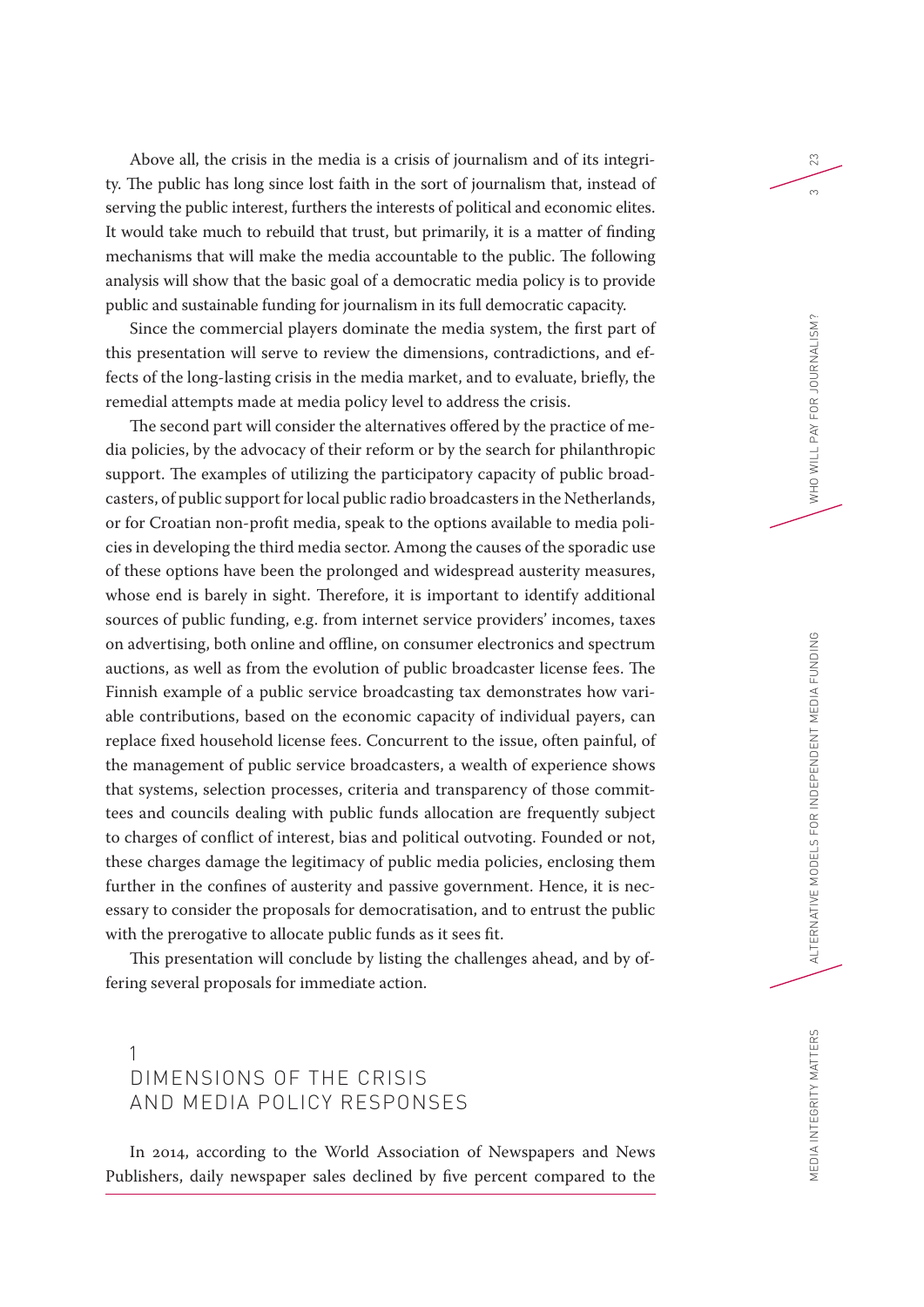previous year, while the most recent five-year period saw a 20 percent drop in sales. In 2013, advertising revenues fell by 8.2 percent compared to the previous year, and were 17.9 percent lower than they had been five years earlier. Commercial television and radio broadcasters likewise experienced a drop in revenue. The media systems in South East Europe display all of these trends.<sup>1</sup> The increase in digital advertising revenue and the search for models of "monetising" digital content have come nowhere near to compensating for these losses. For every seven dollars lost to the decrease in the sales of advertising space, newspapers barely make a dollar selling digital ads.2

In their current form and extent, the commercial media cannot renovate their business models in a way that would, allowing for profit, leave enough to fund reporting in the public interest, however defined. The decreases in revenue result in drastic personnel cuts. Employment of journalists has been on a downward slope for decades. The number of journalists employed with American newspapers peaked at 56,900 in 1989, and had fallen to 36,700 by 2013.3 A European Commission study detected *"dramatic, generalised downsizing in the staffing of newsrooms in the EU. Nearly 6 in 10 journalists experienced a decrease in the number of staff working in their newsroom, and in more than one third of cases cuts have reportedly been severe."*<sup>4</sup> From 2008 to 2013, Croatian media let go 53 percent of their employees.5 Those who remain face the lack of opportunity to specialise in their beats, and a decided lack of time available for investigation and fact checking. How have media policies responded to the crisis?

## 1.1

#### INDIRECT SUBSIDIES

Governments have continued handing money to media owners in the usual ways, mostly through tax deductions, through state advertising, and by other forms of indirect support. In most of the EU and elsewhere in the region,

- 1 WAN–IFRA, *World Press Trends*, 2014; WAN–IFRA, *World Press Trends*, 2015; European Audiovisual Observatory, *Yearbook*, 2014; Lasić et al., *Nacionalni izvještaj o medijima, Radni materijali za raspravu o medijskoj politici Republike Hrvatske 2015 – 2020*, 2015; Petković ed., *Media Integrity Matters: Reclaiming Public Service Values in Media and Journalism*, 2014.
- 2 Rosenstiel, Jurkowitz and Hong, "The Revenue Gap," Pew Research Center, 5 March 2012. Available at: [http://www.journalism.org/2012/03/05/revenue-gap/.](http://www.journalism.org/2012/03/05/revenue-gap/) All hyperlinks were accessed on 30 April 2016.
- 3 Pew Research Center, Newspapers: Total, Minority, and Female Newsroom Workforce. Available at: [http://www.journalism.org/media-indicators/newspapers-total-and-minority](http://www.journalism.org/media-indicators/newspapers-total-and-minority-newsroom-workforce/)[newsroom-workforce/.](http://www.journalism.org/media-indicators/newspapers-total-and-minority-newsroom-workforce/)
- 4 Economisti Associati, *Feasibility study for the preparatory action "ERASMUS for journalists" - Statistical Review*, 2010, p. 26.
- 5 Croatian Bureau of Statistics, Strukturne poslovne statistike poduzeća za djelatnosti J5813 i J5814 (izdavanje novina, časopisa i periodičnih publikacija): broj plaćenih zaposlenika. Available at:<http://www.dzs.hr>.

23

 $\overline{a}$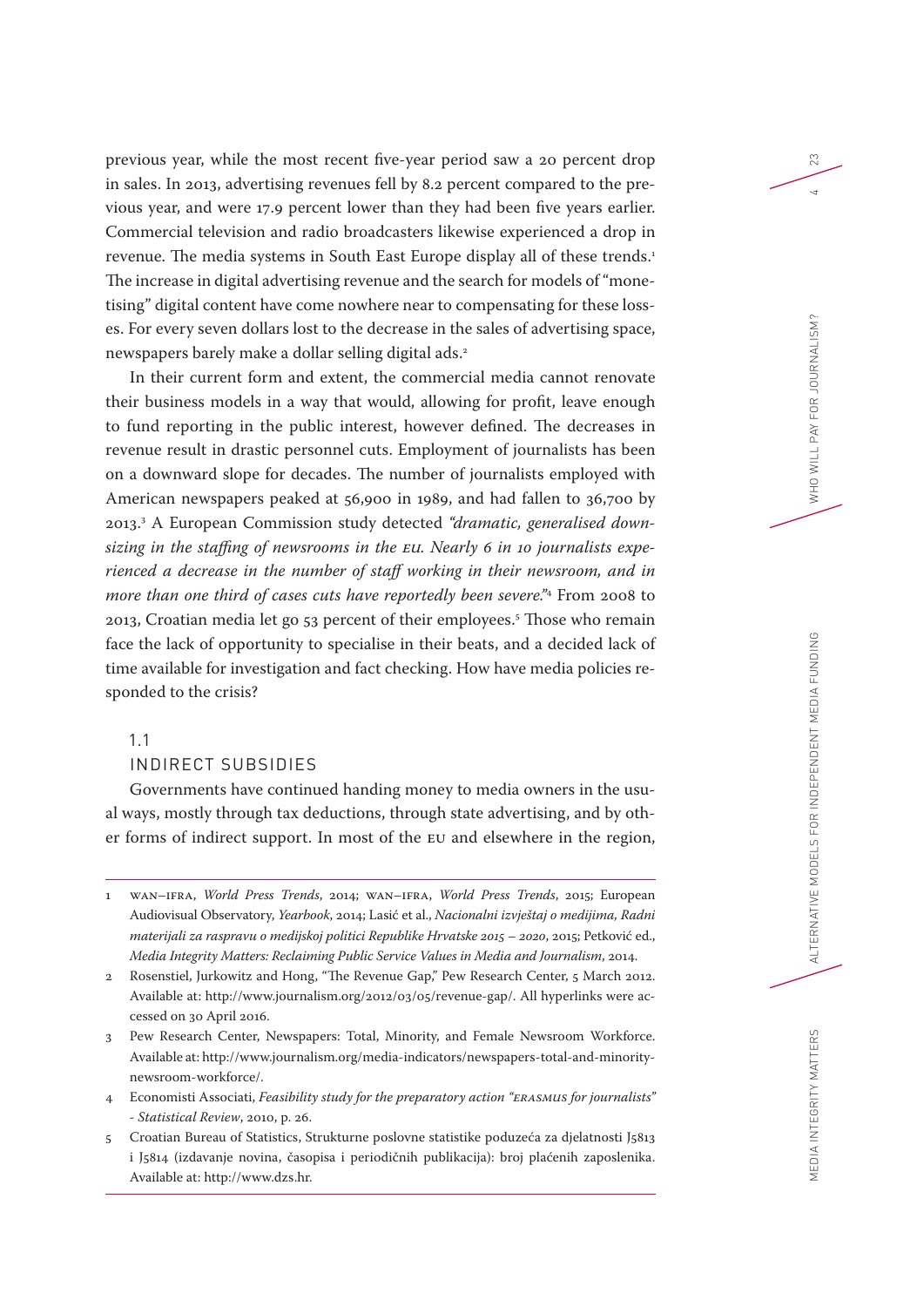newspapers enjoy a reduced, or even a zero, value-added tax rate. 6 The VAT rate has been lowered to eight percent in Serbia, to seven in Montenegro and to five in Macedonia, while in Croatia the rate was reduced twice in the most recent ten years of the media crisis period. There, the VAT rate first decreased in 2007, from 22 to 10 percent, which prompted the Minister of Finance to estimate the tax relief at 46.6 million euro a year. Did the price of newspapers decrease accordingly? It did not. Instead, it went up. The sales and advertising revenues kept dropping, as did the number of journalist employees. This compromised the quality of the product, which further accelerated the decrease in sales and advertising, and so on, and so on. In 2013, newspaper owners responded by calling for another decrease in the VAT rate, this time to five percent.7 At that point, many unemployed journalists were already starting independent non-profit media, perhaps, among other things, so they could publically raise the following question: how much of the tax relief – then estimated at 17.5 million euro a year – would go towards the salaries of their colleagues employed at commercial newspapers?

According to Robert G. Picard, a leading media economics expert, *"subsidies to the daily press tend to fail because they tend to deal only with variable costs rather than the fixed cost issues that present the primary cost problems for daily newspapers."*<sup>8</sup> By "fixed costs" Picard means the cost of the journalists' labour, an "expense" unaffected by fluctuations in sales and advertising. Do business statistics speak in favour of these solutions? Neither of the tax relief measures granted to the Croatian daily newspapers has served in any way to stem the decline in employment. Conversely, both cuts to the VAT rate have boosted profits (to eight and six percent, respectively) despite the downturn in sales.<sup>9</sup>

Doubtless, this is one of the causes of the overwhelming popularity of indirect subsidies among media owners. They get to keep the public funds – to the tune of 525 million euro a year in Germany, 560 million in Italy, 748 million in the UK, and over 800 million in the US and France<sup>10</sup> – while they let the market decide on the sort of service they provide in return.

It bears mentioning that indirect support for media has not been solely a reaction to the crisis. Certain means of support – e.g. discount rates for postal

- 7 Lasić et al., *Nacionalni izvještaj o medijima, Radni materijali za raspravu o medijskoj politici Republike Hrvatske 2015 – 2020*, 2015.
- 8 Picard, "Issues and Challenges in the Provision of Press Subsidies," in *Press Subsidies in Europe*, 2007, p. 217.
- 9 Croatian Bureau of Statistics, Strukturne poslovne statistike poduzeća za djelatnost J5813 (izdavanje novina): promet i bruto poslovni višak. Available at: [http://www.dzs.hr.](http://www.dzs.hr)
- 10 Nielsen and Linnebank, *Public Support for the Media: A Six Country Overview of Direct and Indirect Subsidies*, 2011, p. 8.

23

 $\overline{5}$ 

<sup>6</sup> European Commission, *VAT Rates Applied in the Member States of the European Union – Situation at 1st January 2016*. Available at: [http://ec.europa.eu/taxation\\_customs/resourc](http://ec.europa.eu/taxation_customs/resources/documents/taxation/vat/how_vat_works/rates/vat_rates_en.pdf)[es/documents/taxation/vat/how\\_vat\\_works/rates/vat\\_rates\\_en.pdf](http://ec.europa.eu/taxation_customs/resources/documents/taxation/vat/how_vat_works/rates/vat_rates_en.pdf). Exceptions to the rule include Albania, Bosnia and Herzegovina, Bulgaria, and Slovakia.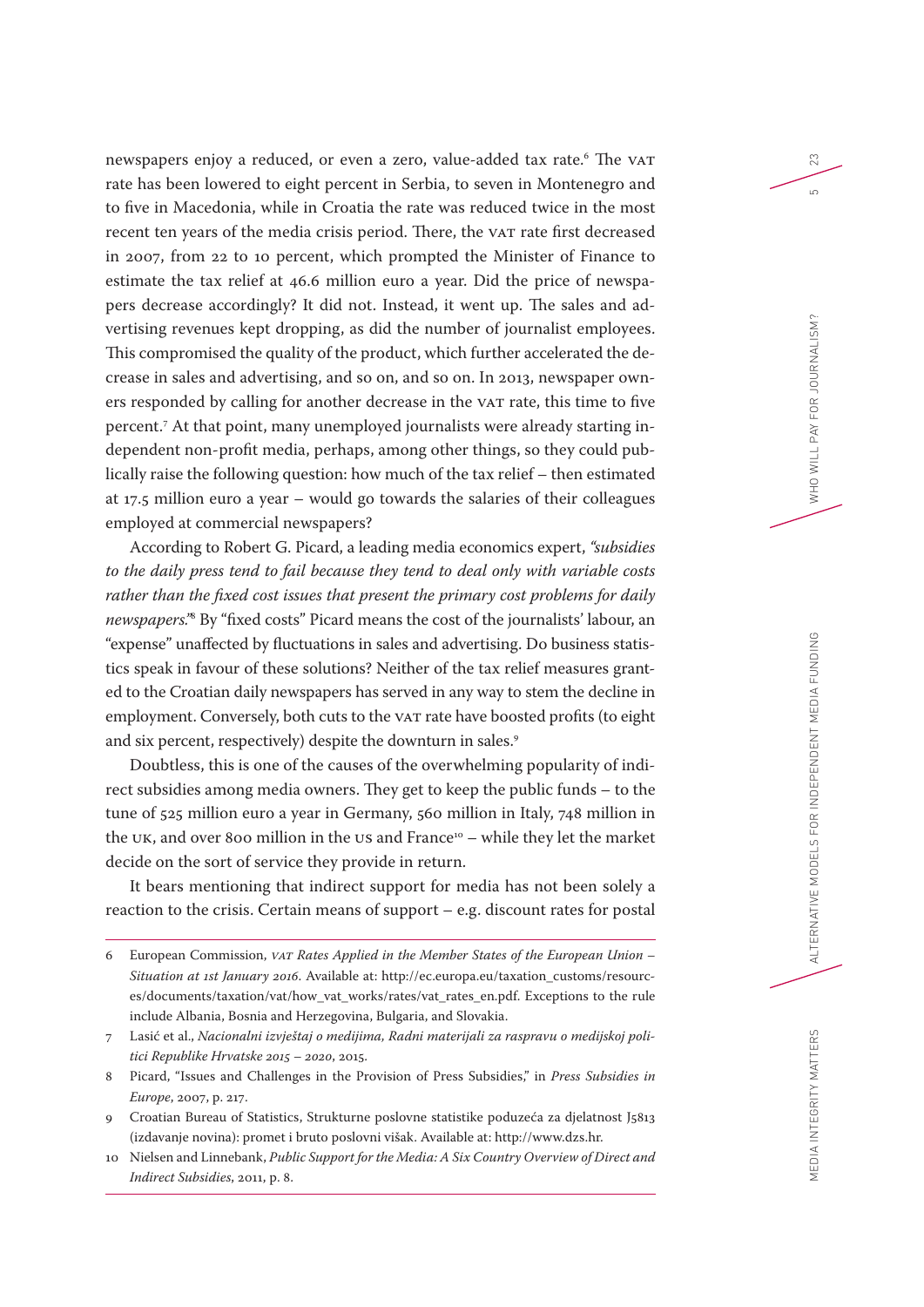distribution or radio frequencies – date back to the very origin of mass media. Incontestably, these reflect society's deepest concern for journalism and informed democracy, and demonstrate that it has always been public policy, rather than a set of "natural market laws", that has shaped the media system. The only question is whether these policies have served the interests of the public and the benefit of journalism. Or have media owners managed to subject them, in the words of McChesney and Nichols, to the "*dirty secret lost in the*  laissez-faire  $mythology<sup>n1</sup>$  – repeating the mantra that government is best kept away from the media, while they receive considerable government support?

## 1.2

#### DIRECT SUBSIDIES

This reservation, however, did not prevent the Swedish government from supplementing the indirect means of support for the media. Its direct media subsidies, selective by definition, reached 53 million euro in 2013. Similarly, the Norwegian government had no qualms about directly subsidizing the media, under a similar model, in the annual amount of 44 million euro.<sup>12</sup> In Austria, the media received 11 million euro' worth of subsidies in 2012,13 while the French government allocated 615 million euro to certain newspapers and websites.14 How can this be? Hasn't it harmed the competition in the marketplace, not to mention pluralism in the media? Hasn't it turned the media in these countries into mouthpieces of their respective governments?

Quite the opposite. During the decade-long newspaper crisis, these countries saw the least shrinkage in the number of publications. Media systems with no direct media subsidies, such as those in Hungary, Bulgaria, and Croatia, frequently attract criticism for fostering sinister entanglements between media and governments. Meanwhile, countries with a tradition of active media policies, manifested in the direct subsidizing of media, regularly rank highest in media freedom.

Karl Erik Gustaffson, a media economics professor with the Jönköping International Business School,<sup>15</sup> designed the Swedish system of direct subsidies so that active media policy could curb the concentration of media ownership that affected the Western European media systems in the wake of the 23

 $\sim$ 

<sup>11</sup> McChesney and Nichols, *The Death and Life of American Journalism: The Media Revolution that Will Begin the World Again*, 2010, p. 143.

<sup>12</sup> Ohlsson, *The Nordic Media Market*, 2015, pp. 26-27.

<sup>13</sup> Murschetz and Karmasin, "Austria: Press Subsidies in Search of a New Design," in *State Aid for Newspapers: Theories, Cases, Actions*, 2013, p. 144.

<sup>14</sup> Cardoso, *La gouvernance des aides' publiques a` la presse. Rapport remis au Ministre du Budget, des Comptes publics et de la Re´forme de l'Etat et au Ministre de la Culture et de la Communication*, 2010, p. 81.

<sup>15</sup> Nordenson, "The Uncle Sam Solution: Can the government help the press? Should it?" *Columbia Journalism Review*, 2007.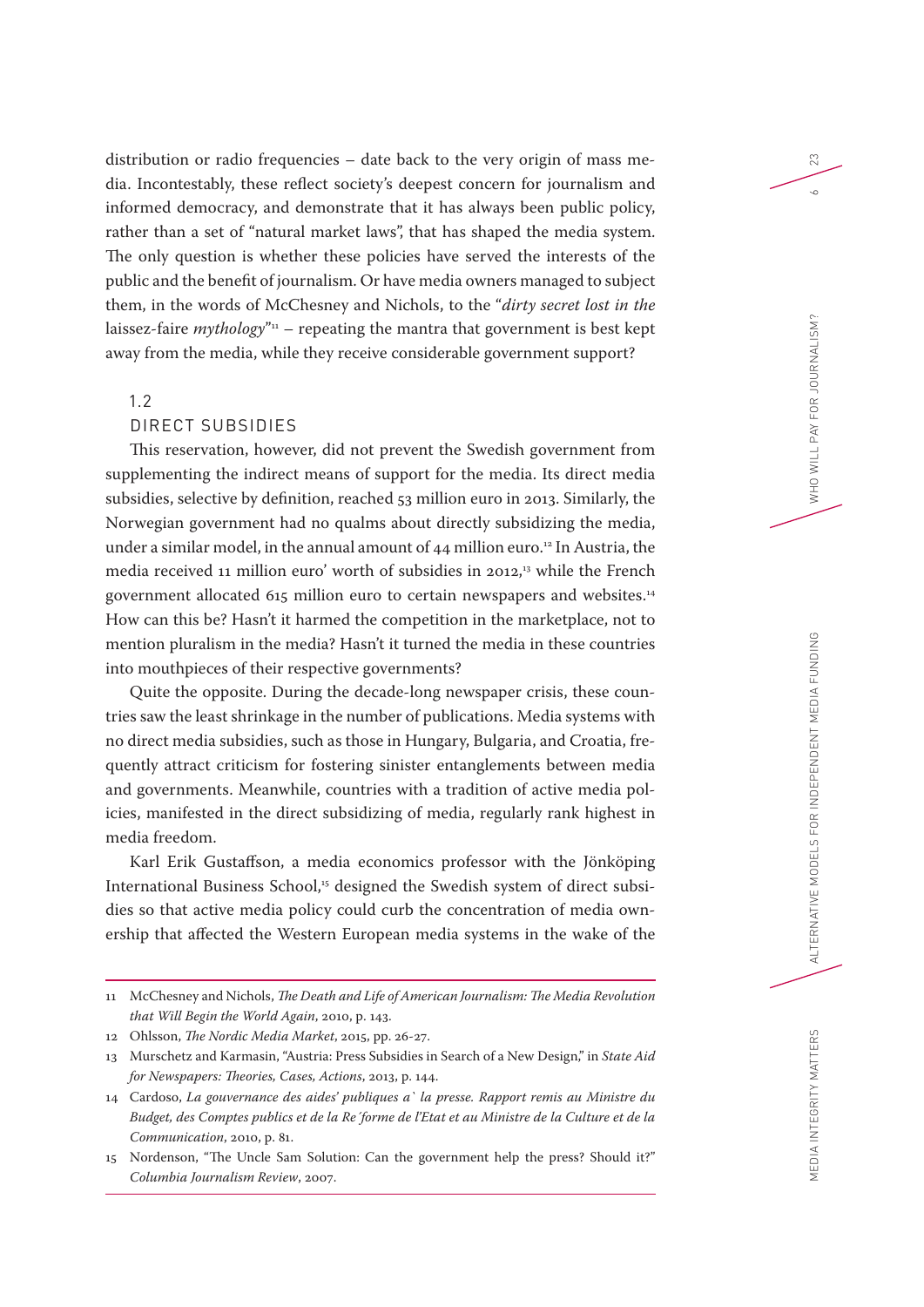1950s and 1960s *"wave of newspaper deaths"*.16 Traditionally, the direct transfer of funds to Swedish newspapers, barring the highest sellers in individual fields, has aimed to fund the work of newsrooms and to cover distribution costs.17 In addition, early 2016 saw the introduction of "development support". Approximately 3.8 million euro a year are available for allocation to newspapers that publish at least 45 issues a year, with an average circulation of at least 1,500 copies. These funds serve to support the development of original content on digital platforms and innovation in "digital business models", and are sourced from an additional 3 percent tax on advertising.18 From as early as 2009, the massive and ramose French system of subsidies has been providing an additional fund of 20 million euro a year for developmental support to assist the digital survival of French newspapers.19 The government secures these funds by levying a one percent tax on advertising in free print publications, brochures, catalogues, direct mailing, etc.20 The Dutch Journalism Fund introduced subsidies in 2002 to support innovation projects, through which journalists and media organisations "*struggle to take advantage of new, digital opportunities*" and "*to adapt to the changing environment*" due to "*readership and advertising income declines.*"<sup>21</sup> By 2015, 21.2 million euro had been distributed for the digitalisation of newsrooms, website redesign, various market and audience studies, training of journalists and editors, and for new internet media oriented towards youth or cultural, ethnic and other minority communities.<sup>22</sup>

Nevertheless, all that has but a poor overall effect. Rasmus Kleis Nielsen of the Reuters Institute at the University of Oxford blames "*policy drift*", a "*process* 

- 19 Fonds Stratégique pour le Développement de la Presse. Available at : [http://www.cul](http://www.culturecommunication.gouv.fr/Politiques-ministerielles/Presse/Aides-a-la-presse/Le-fonds-strategique-pour-le-developpement-de-la-presse-aides-directes)[turecommunication.gouv.fr/Politiques-ministerielles/Presse/Aides-a-la-presse/Le-fonds](http://www.culturecommunication.gouv.fr/Politiques-ministerielles/Presse/Aides-a-la-presse/Le-fonds-strategique-pour-le-developpement-de-la-presse-aides-directes)[strategique-pour-le-developpement-de-la-presse-aides-directes;](http://www.culturecommunication.gouv.fr/Politiques-ministerielles/Presse/Aides-a-la-presse/Le-fonds-strategique-pour-le-developpement-de-la-presse-aides-directes) Lardeau and Le Floch, "France: Press Subsidies—Inefficient but Enduring," in *State Aid for Newspapers: Theories, Cases, Actions*, 2013, pp. 195-214.
- 20 Munteanu, *Media in Crisis: Should the State Intervene?* 2010.
- 21 Until 2013, Stimuleringsfonds voor de Journalistiek had been operating under the name Stimuleringsfonds voor de Pers. Before, from 1974 to 2007, it was called Bedrijfsfonds voor de Pers. Available at: <https://www.svdj.nl/dutch-journalism-fund/>.
- 22 Lichtenberg, "State Aid to the Press in International Perspective: the Dutch Case," in *Press Subsidies in Europe*, 2007, pp. 107-117; Lichtenberg and d'Haenens, "The Netherlands: Initiatives to Subsidise Press Innovation," in *State Aid for Newspapers: Theories, Cases, Actions*, 2013, pp. 271-289.

23

<sup>16</sup> Picard, "Issues and Challenges in the Provision of Press Subsidies," in *Press Subsidies in Europe*, 2007, p. 212.

<sup>17</sup> Ots, "Sweden: State Support to Newspapers in Transition," in *State Aid for Newspapers: Theories, Cases, Actions*, 2013, pp. 307-322.

<sup>18</sup> Presstödsnämnden. Available at:<http://www.mprt.se/sv/presstod/presstodsnamnden/>. Presstödsnämndens föreskrifter om presstöd. Available at: [http://mprt.se/documents/](http://mprt.se/documents/presst%C3%B6dsn%C3%A4mnden/regler/krfs-2-2014_web.pdf) [presst%C3%B6dsn%C3%A4mnden/regler/krfs-2-2014\\_web.pdf](http://mprt.se/documents/presst%C3%B6dsn%C3%A4mnden/regler/krfs-2-2014_web.pdf). Presstödsförordning (1990:524). Available at: [http://www.riksdagen.se/sv/dokument-lagar/](http://www.riksdagen.se/sv/dokument-lagar/dokument/svensk-forfattningssamling/presstodsforordning-1990524_sfs-1990-524) [dokument/svensk-forfattningssamling/presstodsforordning-1990524\\_sfs-1990-524](http://www.riksdagen.se/sv/dokument-lagar/dokument/svensk-forfattningssamling/presstodsforordning-1990524_sfs-1990-524).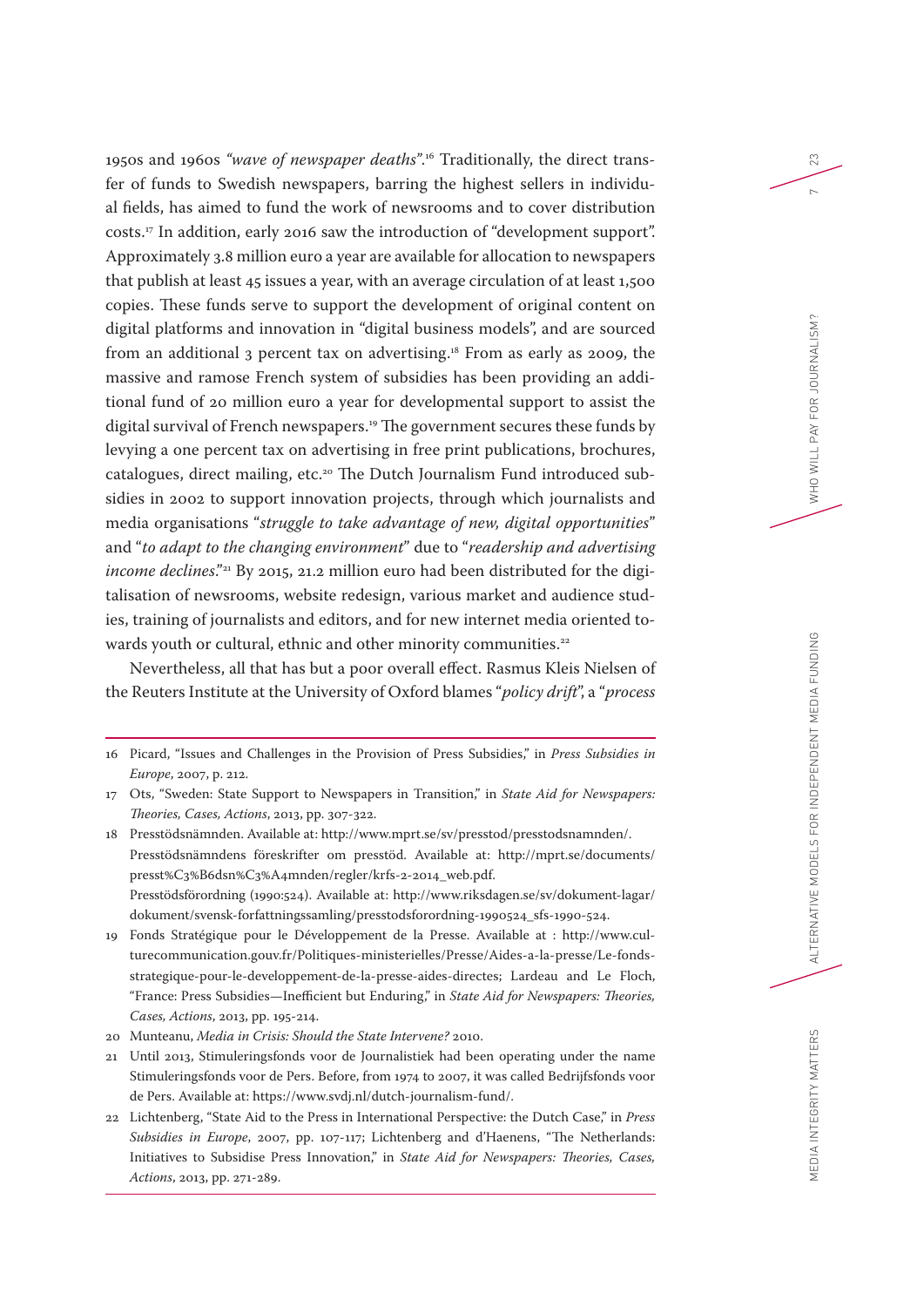## *by which the operations and effectiveness of policies change not because of deliberate reform, but because of changing conditions on the ground."*<sup>23</sup>

One of the most significant changes has been the unstoppable migration of written journalism from newspapers to the internet. For a time one could sustain the illusion that subsidies would help newspapers recover their ability to fund journalistic work. However, to the main question – how do we fund professional journalism online? – media policy practice has, so far, quite clearly failed to find an answer.

# $\mathcal{P}$ NEW FUNDING MODELS FOR NEW MEDIA STRUCTURES

A *"Marshall plan"*24 to preserve journalism, devised by the German media researcher Stephan Weichert and his associates, has propelled a wide-ranging debate on the options for its funding before "*the commercial revenue streams dry up completely*." "*The notion of rescuing journalism in the digital age is first of all based on the idea of providing journalistic services supported by new forms of public's and civil society's commitment—instead of arguing about a possible state aid for newspapers. (…) Journalism is no longer a commodity that has to be sold in the market but a collective property, aka a 'public good' that could prosper again on a non-profit basis*."25 These ideas derive from the assumption that, regardless of whether state support for media was direct or indirect, the very faith in the private, commercial media as the chief financier of public journalism was misplaced. If this is indeed the case, what are the alternatives? How to fund them? What are the characteristics of the "new forms of public's and civil society's commitment", and what, exactly, would supporting them entail?

Three solutions are available: (1) to solve the question of funding sources and distribution through governmental (public) policies; (2) to resort to philanthropic donations from the private sector, or (3) to turn to "civil society" by way of small donations.<sup>26</sup>

23

 $\infty$ 

<sup>23</sup> Nielsen, "'Frozen' media subsidies during a time of media change: A comparative analysis of media policy drift in six Western democracies," *Global Media and Communication* 10(2), 2014, pp. 121-138.

<sup>24</sup> Weichert and Kramp, "Eine Art Marshallplan: Fünf Modelle, wie die Zeitungsbranche gerettet werden kann," 9 July 2009. Available at: [http://de.ejo-online.eu/redaktion-oekonomie/](http://de.ejo-online.eu/redaktion-oekonomie/medienokonomie/eine-art-marshallplan?print=pdf) [medienokonomie/eine-art-marshallplan?print=pdf.](http://de.ejo-online.eu/redaktion-oekonomie/medienokonomie/eine-art-marshallplan?print=pdf)

<sup>25</sup> Weichert and Kolo, "Germany: Evaluating Alternatives to Finance Quality Journalism," in *State Aid for Newspapers: Theories, Cases, Actions*, 2013, p. 225

<sup>26</sup> Ibid, pp. 226-230.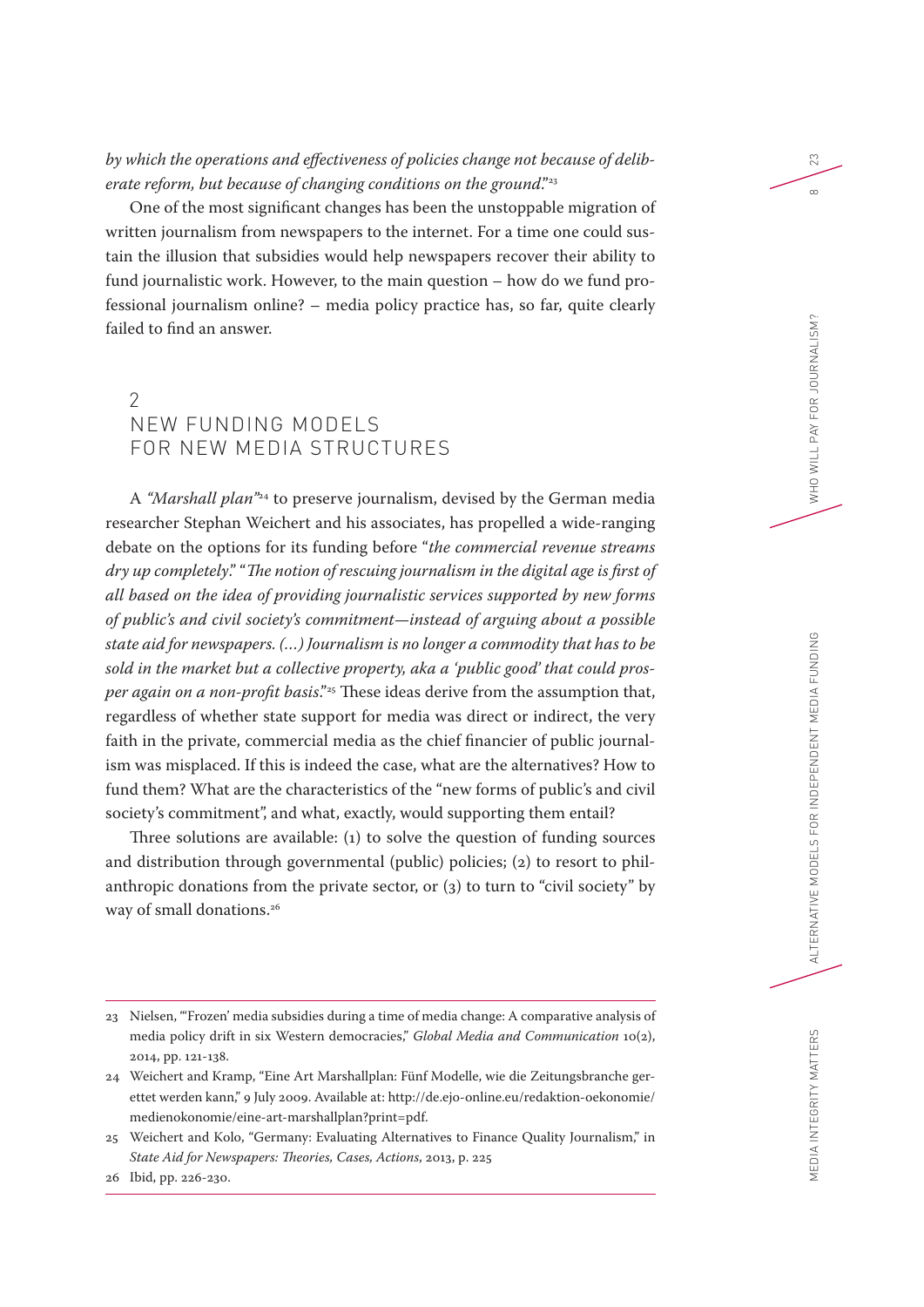## 2.1 MEDIA POLICY AND PUBLIC SUBSIDIES FOR NON-PROFIT MEDIA

The SEE Media Observatory's regional overview of good practice examples in media integrity protection identifies a number of "*non-profit centres owned by journalists* […] *independent from political and commercial power centres*."27 Yet, as the media integrity report on Bosnia and Herzegovina attests, most of these online media outlets are "*dependent on the support provided by international donors*,"28 who can withdraw whenever they choose. The reports do single out "*critical voices and public interest advocates*," who "*mainly come from small media enterprises*," and are "*to a large extent financed through the state budget*," via various media policy programmes.<sup>29</sup> One such programme is the allocation, initiated in Croatia in 2013, of grants intended to strengthen non-profit media and bolster their professionalisation.<sup>30</sup> Around 400,000 euro a year, a modest sum especially when compared to the state support for commercial outlets, were awarded (from lottery revenues) to support the operation of twenty existing non-profit newsrooms, regardless of their technological platforms. Of course, the stipulation was that they operate on a non-profit basis, which meant investing any surplus revenue back into their original activities, i.e. journalism.

From among the examples of good media practices in Croatia, the SEE Media Observatory report singles out the establishment of a new funding line for non-profit media from the Electronic Media Diversity and Pluralism Incentive Fund, a relatively traditional tool of media policy. The fund has at its disposal three percent of the sum collected through the public broadcaster's license fees (around 4.8 million euro in 2014), which it uses to finance radio and television productions of special public interest, primarily at the local level.<sup>31</sup> Funds of this type exist, for instance, in Slovenia, Ireland, the UK and German federal states, and in 2015, Serbian media policy made provisions for a similar mechanism.32 These support measures typically do not discriminate between commercial and non-profit media outlets, and as a result, there were only five non-profit radio outlets in Croatia in 2013.33 An entirely different structure is

23

<sup>27</sup> Petković and Hrvatin, "Regional Overview," in *Media Integrity Matters: reclaiming public service values in media and journalism*, 2014, p. 38.

<sup>28</sup> Hodžić, "Bosnia and Herzegovina," in *Media Integrity Matters: reclaiming public service values in media and journalism*, 2014, p. 134.

<sup>29</sup> Popović, "Croatia," in *Media Integrity Matters: reclaiming public service values in media and journalism*, 2014, p. 223.

<sup>30</sup> Ibid, p. 201.

<sup>31</sup> Ibid, pp. 201, 218-219.

<sup>32</sup> Barlovac, *State-media financial relations in Serbia: a transitional year - who will benefit from reforms?* 2015, pp. 5-15.

<sup>33</sup> Lasić et al., *Nacionalni izvještaj o medijima, Radni materijali za raspravu o medijskoj politici Republike Hrvatske 2015 – 2020*, 2015.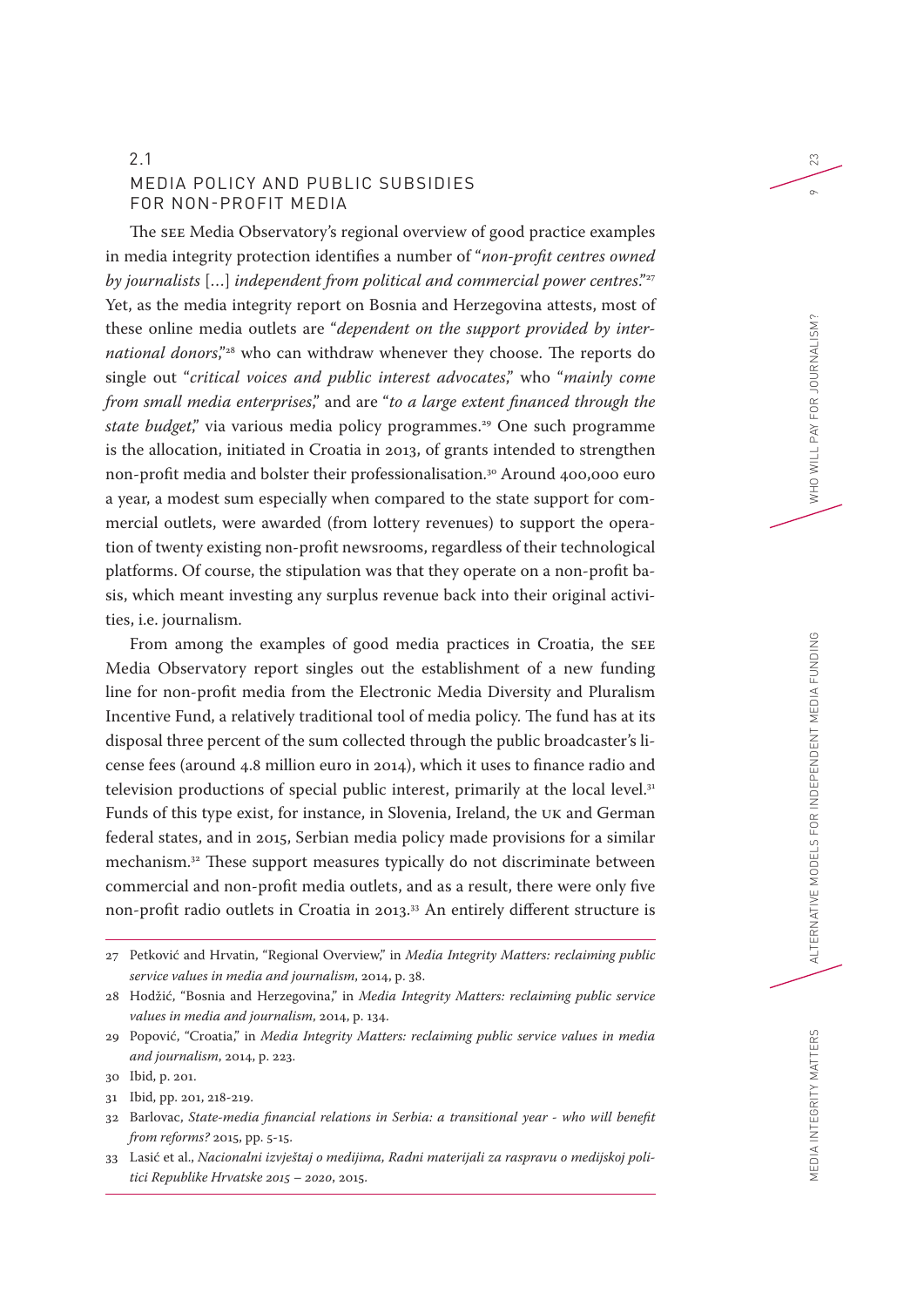in place in France, where FSER (Fond de Soutien à l'Activité Radiophonique) allocates nearly 30 million euro a year to cover around two-thirds of the requirements of one of the largest "third media sectors" in the world, boasting 665 community radio outlets.34 In a provision dating back to 1997, the Dutch policy of "local public radio" (*locale omroepen*) enabled local authorities to introduce their own micro-fees for non-profit radio stations in their territorial communities. Subsequently, the local media taxes were replaced by a national tax (1.30 euro per household), and the funds collected in this way support the operations of 275 radio outlets. In comparison, only 18 such outlets existed in the Netherlands in 1981.<sup>35</sup>

#### 2.1.1

#### NEW SOURCES OF MEDIA POLICY FUNDING

The Dutch local public radio, too, struggles to get by with insufficient funds, yet theirs is a convincing example of how important it is to secure alternative sources of funding if media policy is to have any sort of impact on non-profit media.

Stephan Weichert is in favour of establishing a "*public foundation for quality journalism carried by license fees or taxes*." In his estimation, an additional contribution of two euro on the part of 40 million German households could provide a fund with a billion euro at its disposal each year. In spite of the wholly justified concerns regarding potential political pressures, the public service journalism at various public broadcasters has proven to be, rather like the sources of its funding, "*immune to the fluctuations of the stock exchange*."36 One should note that a flat household fee would put many on an unequal footing. The Finnish model of transforming public media fees into a media tax has addressed this criticism. The individual tax is set at 0.68 percent of labour income or capital gains.37 Just as most citizens pay income-dependent local taxes, the most frequent source of funding for kindergartens, regardless of whether or not a given household has children, so the understanding is taking root that a license fee is not a direct price of a service ("I don't watch it, so why should I pay?"). That rather, it is an

- 34 Fonds de soutien à l'expression radiophonique locale (FSER), *Rapport d'activité 2014*. Available at: [http://www.culturecommunication.gouv.fr/Politiques-ministerielles/Audiovisuel/](http://www.culturecommunication.gouv.fr/Politiques-ministerielles/Audiovisuel/Fonds-de-soutien-a-l-expression-radiophonique) [Fonds-de-soutien-a-l-expression-radiophonique](http://www.culturecommunication.gouv.fr/Politiques-ministerielles/Audiovisuel/Fonds-de-soutien-a-l-expression-radiophonique); Coyer and Hintz, "Developing the 'Third sector': Community Media Policies in Europe," in *Media Freedom and Pluralism: Media Policy Challenges in the Enlarged Europe*, 2010, pp. 275-297; European Parliament, *The State of Community Media in the European Union*, 2007.
- 35 Organisatie van lokale omroepen in Nederland (OLON). Available at: [http://www.olon.nl/](http://www.olon.nl/pagina/1505727734) [pagina/1505727734;](http://www.olon.nl/pagina/1505727734) Coyer and Hintz, "Developing the 'Third sector': Community Media Policies in Europe," in *Media Freedom and Pluralism: Media Policy Challenges in the Enlarged Europe*, 2010, p. 296.
- 36 Wechert and Kolo, "Germany: Evaluating Alternatives to Finance Quality Journalism," in *State Aid for Newspapers: Theories, Cases, Actions*, 2013, p. 227.
- 37 Yleisradio oy, *Balance sheet book 2015*, 2016. Available at: [https://drive.google.com/](https://drive.google.com/file/d/0B99iwmeg19YFb2NlZlozdEpnY3M/view?pref=2&pli=1) [file/d/0B99iwmeg19YFb2NlZlozdEpnY3M/view?pref=2&pli=1](https://drive.google.com/file/d/0B99iwmeg19YFb2NlZlozdEpnY3M/view?pref=2&pli=1).

23

 $\supseteq$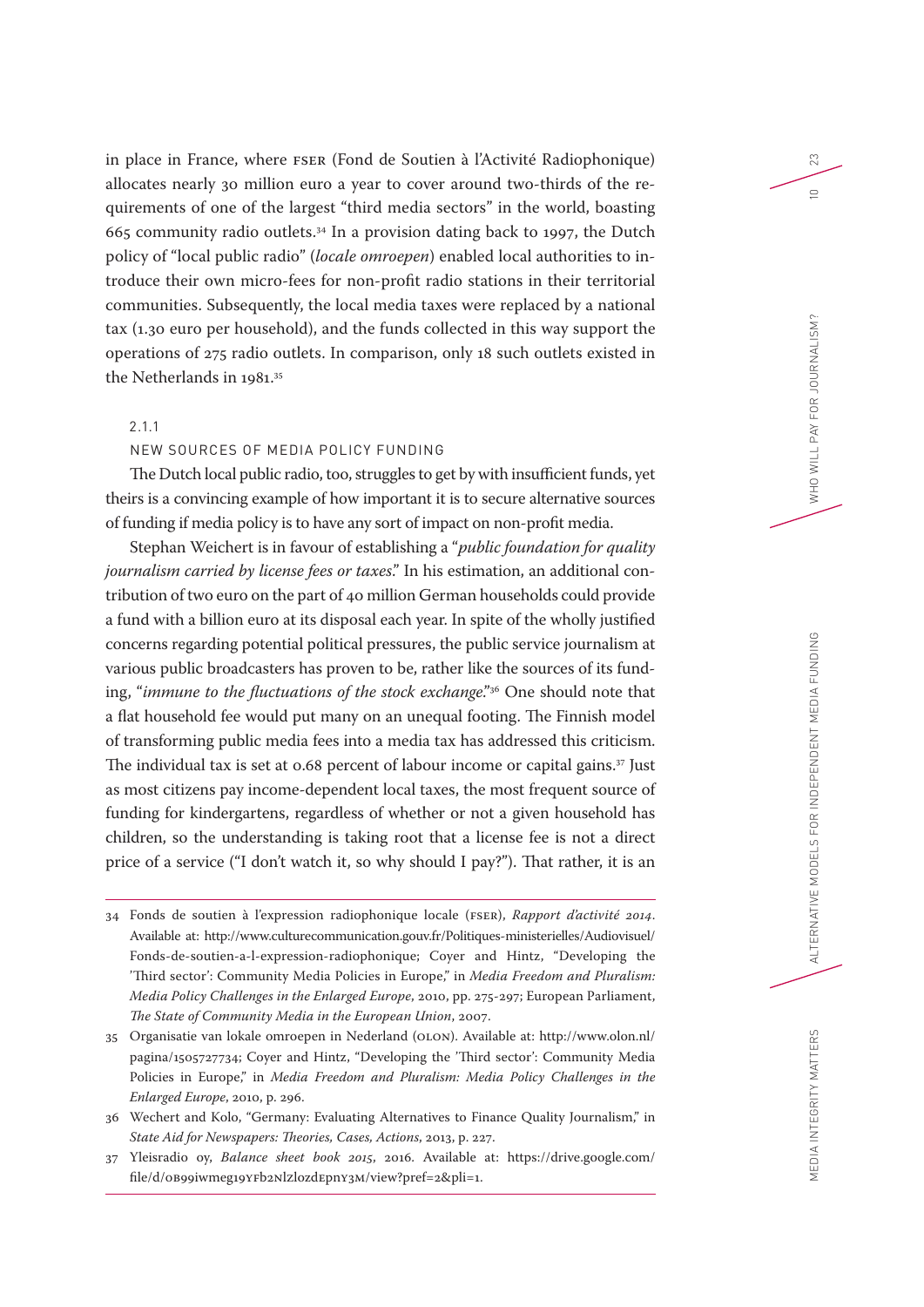instrument of financial public solidarity aimed at funding those who keep the public informed – which is no less important than preschool education. In addition to unburdening those citizens who are less well off, Finland has managed to cut the costs of collection, which in some cases reach as high as 10 percent, and there is no payment evasion. Assuming that the public broadcasters' income should at least remain at current levels, the considerable additional funds can go towards financing other media policy measures.

While media revenues are in steep decline, the revenue generated by internet access is growing astronomically. A symbolic portion of the latter would suffice to create a decent fund for the financing of school media and internet journalism. Suggestions of this kind are nothing new, of course. In 2011, the European Parliament discussed a similar model. A feasibility study assumed an optimal approach of levying a two-to-five-euro fee per internet subscription,<sup>38</sup> while comparable solutions (*content* or *cultural flat-rate*) appear in a number of discussions.

In order for the model to lead to *"a proper third way,"* Weichert suggests it should be expanded: "*Search engines like Google should engage the producers of journalistic content with a certain percentage of their advertising*."39 Among new sources of funds for journalism and non-profit media, McChesney and Nichols list a tax on advertising, radio frequency auctions, and a symbolic tax on TV and other receivers, tablets, smartphones, and other consumer electronics devices. "*The notion is that people who pay for consumer electronics also put some money towards paying for quality noncommercial content to be accessed on that equipment*."40 Even though media policy measures have a long history of funding through additional taxes on advertising (e.g. in Sweden and France), there has not been widespread awareness of the long-proven negative effects of advertising on the economy, on consumers, and especially on the media.<sup>41</sup> Meanwhile, Croatian and Serbian media owners have demanded the abolition of even the value-added tax on advertising.

#### 2.1.2

#### NEW METHODS OF SUBSIDY DISTRIBUTION

Following public calls for applications, or sometimes without them, the decisions on subsidy allocation are usually up to government-appointed expert 23

 $=$ 

<sup>38</sup> European Parliament, *The Content Flat-rate: A Solution to Illegal File-sharing?* 2011.

<sup>39</sup> Weichert and Kolo, "Germany: Evaluating Alternatives to Finance Quality Journalism," in *State Aid for Newspapers: Theories, Cases, Actions*, 2013, p. 228. In 2013, Google agreed in a deal with the French government to contribute 60 million euro for the modernization of newspapers, and to share with French publishers, in an undisclosed amount, the advertising revenue generated by clicks on the ads on its pages. See Guardian, "Google sets up £52m fund to settle French publishing row," 1 February 2013. Available at: [https://www.theguard](https://www.theguardian.com/technology/2013/feb/01/google-52m-fund-help-french-publishers)[ian.com/technology/2013/feb/01/google-52m-fund-help-french-publishers](https://www.theguardian.com/technology/2013/feb/01/google-52m-fund-help-french-publishers).

<sup>40</sup> McChesney and Nichols, *The Death and Life of American Journalism: The Media Revolution that Will Begin the World Again*, 2010, p. 210.

<sup>41</sup> Baran and Sweezy, "Theses on Advertising," *Monthly Review* 65(3), 2013[1964].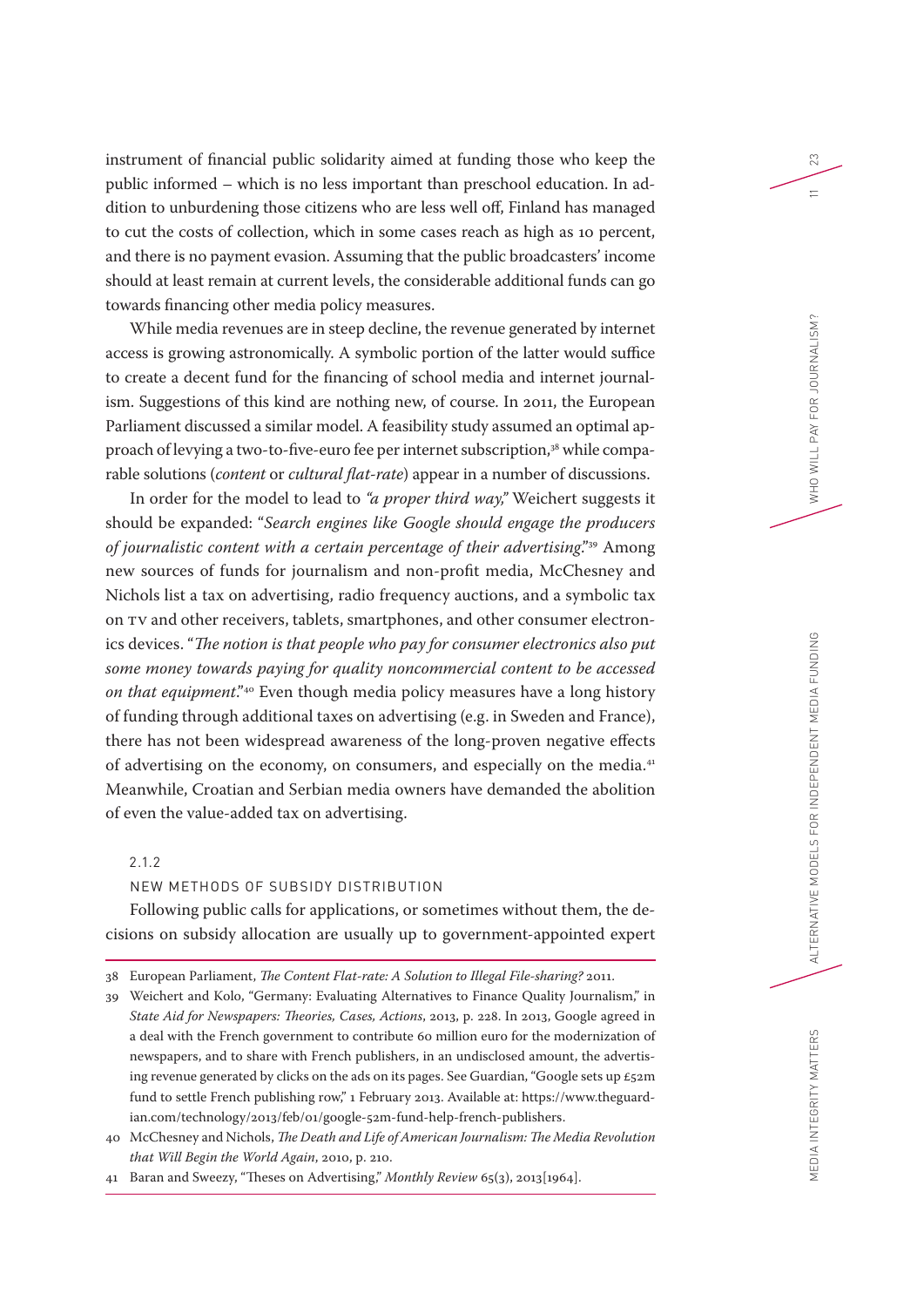commissions. In wealthier systems, this need not be controversial. However, where funds are scarce and needs are greater, accusations of rigging the results often plague the deliberations of such committees. It is therefore not surprising that Dan Hind's alternative model of *public commissioning* was initially tested in a region where the pool of resources for the support of journalism is relatively shallow.42 Instead of an expert committee, or a market, deciding whether to give money to a media project, Hind says, the decision should rest with the public. Experience has shown that it is possible to conduct public voting online, at virtually no cost and quite reliably, while results have not varied significantly from the evaluations of a qualified committee. The public debate on the projects applying for funds, which took place in advance of the voting, most probably contributed to the outcome.

McChesney and Nichols argue for a *citizenship news vouchers* model of public fund distribution, which in the course of the public debate on new media policies in Croatia was dubbed "citizen grants for journalism" and was well received.43 Under this simple model, every citizen of a certain age selects, from a list, his or her favourite eligible non-profit media outlet. Then, a public fund awards the outlet a "donation" in a set amount. According to McChesney and Nichols, "*this funding mechanism is the centerpiece of our policy recommendations, and we mean it to apply to public, community and all other nonprofit*" media structures, including the new generation of post-corporate newspapers. Most importantly, the model can secure stable and long-term funding of journalism online.<sup>44</sup>

#### 2.2

#### CROWDFUNDING NATION

The French economist Julia Cagé suggests with enthusiasm that some variety of *crowdfunding*, somewhat similar to the *citizenship news vouchers*, should form the basis for the reform of both democracy and media. According to this model, taxpayers could claim deductions for small donations to non-profit media organisations (*la société de medias à but non lucratif*). Importantly, Cagé claims, these small contributions to new media structures should translate to voting rights regarding their management, in reverse proportion to the sums donated.45 It speaks to the dimensions of the structural crisis of market 23

 $\overline{2}$ 

<sup>42</sup> Hind, "The new news: media reform in Croatia", *Al Jazeera*, 8 August 2013. Available at: [http://](http://www.aljazeera.com/indepth/opinion/2013/08/20138611361669444.html) [www.aljazeera.com/indepth/opinion/2013/08/20138611361669444.html.](http://www.aljazeera.com/indepth/opinion/2013/08/20138611361669444.html) For more on the pilot programme of public commissioning of journalistic works, see: [http://www.min-kul](http://www.min-kulture.hr/default.aspx?id=9517)[ture.hr/default.aspx?id=9517](http://www.min-kulture.hr/default.aspx?id=9517); Hind, *Return of the Public*, 2010; Popović, "Croatia," in *Media Integrity Matters: reclaiming public service values in media and journalism*, 2014, p. 201.

<sup>43</sup> Public debate on media policy (7 July 2015). See *Minutes form the fourth meeting of the work group on the public support for the work of journalists and other authors*. Available at: [http://](http://www.min-kulture.hr/default.aspx?id=12953) [www.min-kulture.hr/default.aspx?id=12953](http://www.min-kulture.hr/default.aspx?id=12953).

<sup>44</sup> McChesney and Nichols, *The Death and Life of American Journalism: The Media Revolution that Will Begin the World Again*, 2010, p. 201-206.

<sup>45</sup> Cagé, *Saving the Media: Capitalism, Crowdfunding, and Democracy*, 2016.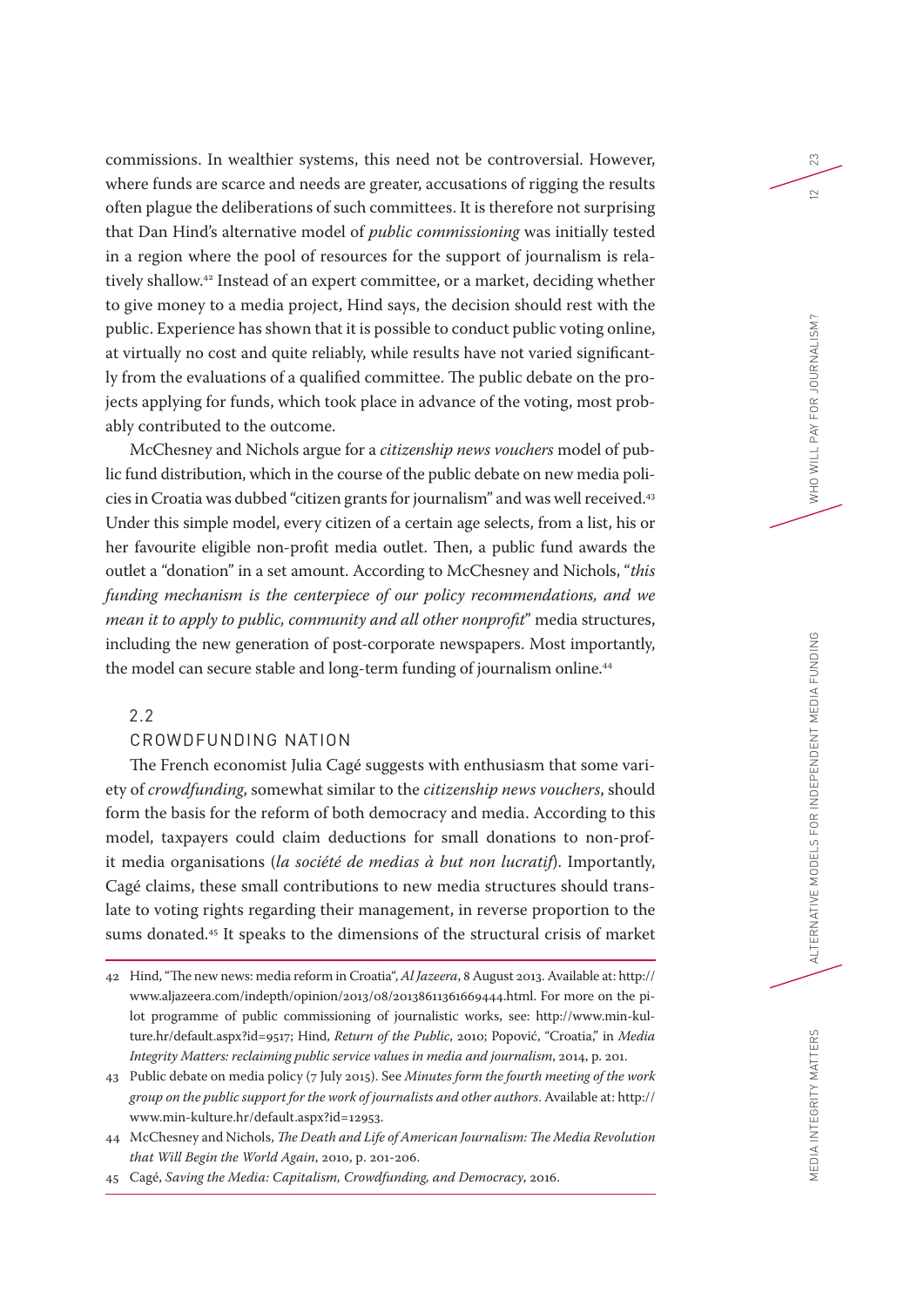revenues that in early 2016, the financially beleaguered *Guardian* began collecting small donations from its loyal readers in amounts from 62 to 760 euro a year, irrespective of the subscription scheme. While differences in population size and disposable income certainly affect the success of such initiatives,<sup>46</sup> perhaps the example of the German *Tageszeitung*, a kind of crowdfunding before there was crowdfunding, may offer some encouragement. "Taz *does not have an owner in the usual sense of the word*," explains Rüdiger Rossig, an editor with the outlet. "*The newspaper is a cooperative (*Genossenschaft*), consisting of citizens who pay from 500 to 100,000 euro. Each member (there are currently over 12,000) gets one vote regardless of how much they have paid. The payments are used to fund projects like the internet edition. Normally there is no profit, but what profit there is, is reinvested in free media*." *Taz* subscribers buy up most of the 55,000 copies in circulation. They express their support for independent journalism by selecting one of the available options – from a voluntary donation of five euros to the so-called "political" price of 59.6 euro per month.<sup>47</sup>

The Italian *Il Manifesto* operates in a similar fashion, and the publisher of *Le Monde diplomatique* in Croatia is likewise a media cooperative.

Crowdfunding is of course much closer to the third media sector's participatory character than reliance on charity funds, while being fundamentally different from the "monetisation" of content. One should not view small internet donations as a mere form of compensation for the decrease in sales, nor as a "new business model" or start-up fund, but as an expression of affinity, of solidarity, or as they correctly put it at *Taz*, a political position. Weichert and Kolo call this alternative funding model "*perhaps the most fundamental and most honest form of the civil society supporting journalistic content."<sup>48</sup> Needless to say,* it is not entirely clear how much that "fundamental form" has to do with genuine participation in management, i.e. with the democratisation of media, and to what extent it is simply a monetary "like". At any rate, if intriguing examples are to become sustainable methods of media funding, the "crowd" have to be much more organised than simply curious.

### 2.3

#### PHILANTHROPY

When both the market and the state fail, perhaps it is time for philanthropy to step in.49 Indeed, according to the data of Media Impact Funders, a 23

 $\tilde{c}$ 

<sup>46</sup> In 2014, the real disposable per capita income of German households was 27,191 euro, or 120 percent above Croatian households' disposable per capita income, which was 12,417 euro. See Real adjusted gross disposable income of households per capita in PPS. Available at: [http://ec.eu](http://ec.europa.eu/eurostat/tgm/table.do?tab=table&init=1&language=en&pcode=tec00113&plugin=1)[ropa.eu/eurostat/tgm/table.do?tab=table&init=1&language=en&pcode=tec00113&plugin=1.](http://ec.europa.eu/eurostat/tgm/table.do?tab=table&init=1&language=en&pcode=tec00113&plugin=1)

<sup>47</sup> Bakotin, "Novine novinarima i čitateljima," *Novosti*, 2 June 2012.

<sup>48</sup> Wechert and Kolo, "Germany: Evaluating Alternatives to Finance Quality Journalism," in *State Aid for Newspapers: Theories, Cases, Actions*, 2013, p. 226.

<sup>49</sup> McChesney, *The Political Economy of Media: Enduring Issues, Emerging Dilemmas*, 2008, p. 458.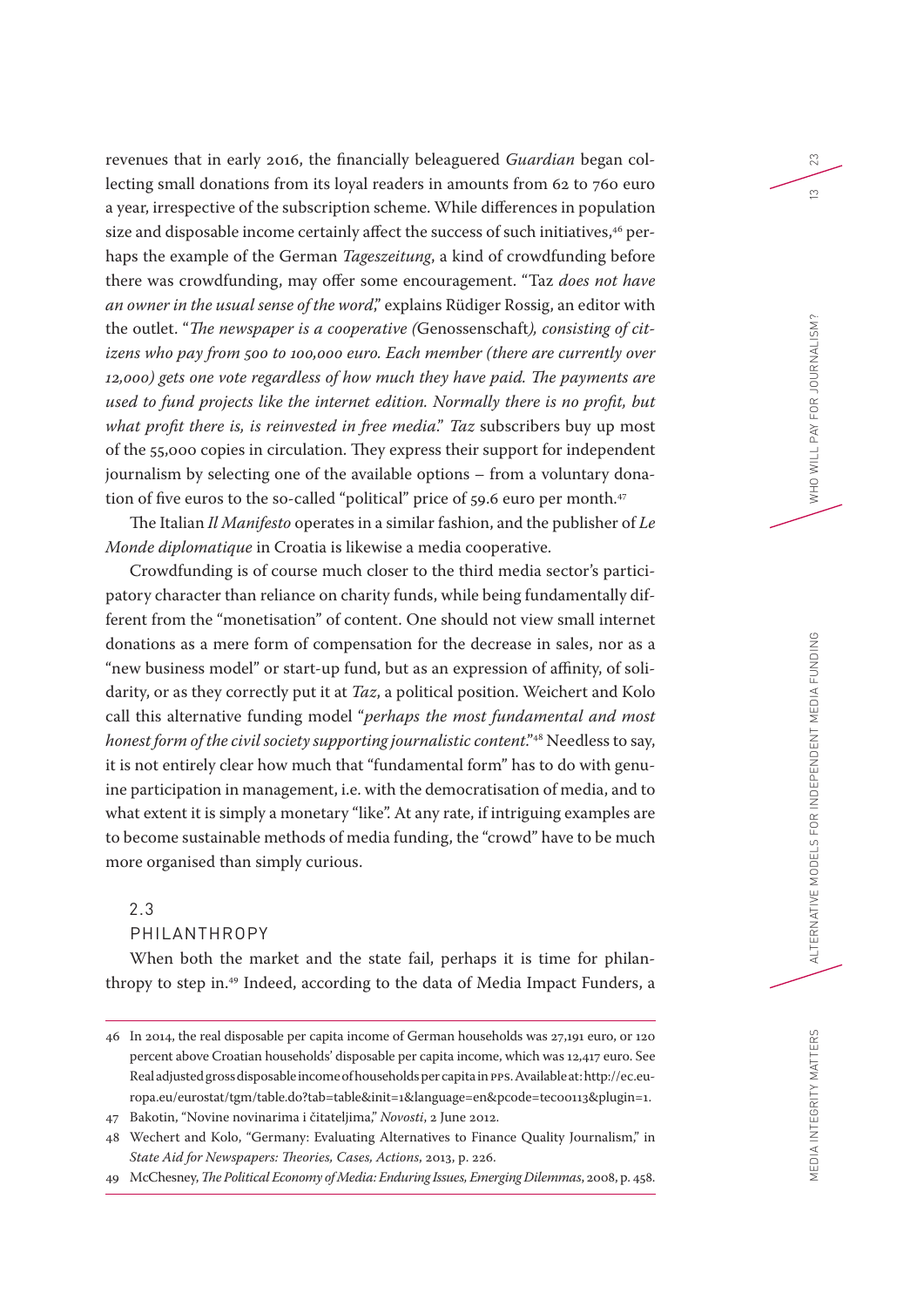philanthropy network dedicated to the support of various media projects, in the U.S. from 2009 to 2012 alone, over 2,700 foundations donated more than 2.2 billion dollars to over 7,000 non-profit media organisations. Among the recipients were many individual projects and American public media,<sup>50</sup> including *ProPublica.org*, a non-profit news website that employs 45 journalists. In a "not exactly trailblazing" way, *ProPublica* started in 2008 by picking up major articles from newspapers across the nation.<sup>51</sup> The site was launched with the support of Marion and Herbert Sandler, bankers who had sold off their mortgage loans moments before the buyer succumbed to the financial collapse. Thus in 2010, perfect timing and tax deductions enabled *ProPublica* to receive the Pulitzer Prize in investigative reporting, and to become the go-to example of a "non-profit media ecosystem"52 funded by philanthropic donations.53

Many philanthropic foundations, such as the Open Society Foundations, have a tradition of supporting independent media, be they non-profit or commercial. In their 2016 budget, the OSF have set aside 21.3 million dollars to support "*promising initiatives led by individuals or collectives that strive to improve their journalism under difficult circumstances, such as autocracy, violence, repression, or poverty*."54 However Anker Brink Lund, the author of an important study on the relationship between the crisis in media and civil society traditions, warns that "*media subsidies provided by charitable trusts and other wealthy foundations are no magic bullet, of course. As is the case in market-driven and state subsidized journalism, strings may very well be attached in civil society transactions*."55 Be that as it may, even when "important partners" receive funds "with no strings attached", the noticeable tendency towards the funding of seminars, worthwhile investigations and start-up initiatives can hardly represent a long-term solution to the problems plaguing journalism.56

- 50 Media Impact Funders, Charts and Stats. Available at: [http://mediaimpactfunders.org/](http://mediaimpactfunders.org/media-grants-data/) [media-grants-data/](http://mediaimpactfunders.org/media-grants-data/).
- 51 McChesney and Nichols, *The Death and Life of American Journalism: The Media Revolution that Will Begin the World Again*, 2010, p. 97.
- 52 Lewis, "Non-Profit Journalism Entrepreneurialism in the United States," in *Is There a Better Structure for News Providers? - The Potential in Charitable and Trust Ownership*, 2011, pp. 97-114.
- 53 Having dedicated 38.3 million in donations for journalism and media innovation, Knight Foundation was the biggest financier of newly launched digital non-profit media in 2014. Google joined it with a donation of two million dollars. For a fairly up-to-date list of non-profit philanthropic initiatives for the promotion of quality journalism, see Weichert and Kramp, *Das Verschwinden der Zeitung? Internationale Trends und medienpolitische Problemfelder*, 2009, pp. 69-103.
- 54 See "We support independent journalism for a more informed and empowered society.*"*  Available at: [https://www.opensocietyfoundations.org/about/programs/independent-jour](https://www.opensocietyfoundations.org/about/programs/independent-journalism)[nalism.](https://www.opensocietyfoundations.org/about/programs/independent-journalism) See also <https://www.opensocietyfoundations.org/about/expenditures>.
- 55 Lund, "Can Civil Society Mitigate Consequences of Crises?" in *European Media in Crisis: Values, Risks and Policies*, 2015, p. 214.

23

 $\overline{1}$ 

<sup>56</sup> Pickard, Stearns and Aaron, *Saving the News: Towards a National Journalism Strategy*, 2010, p. 23.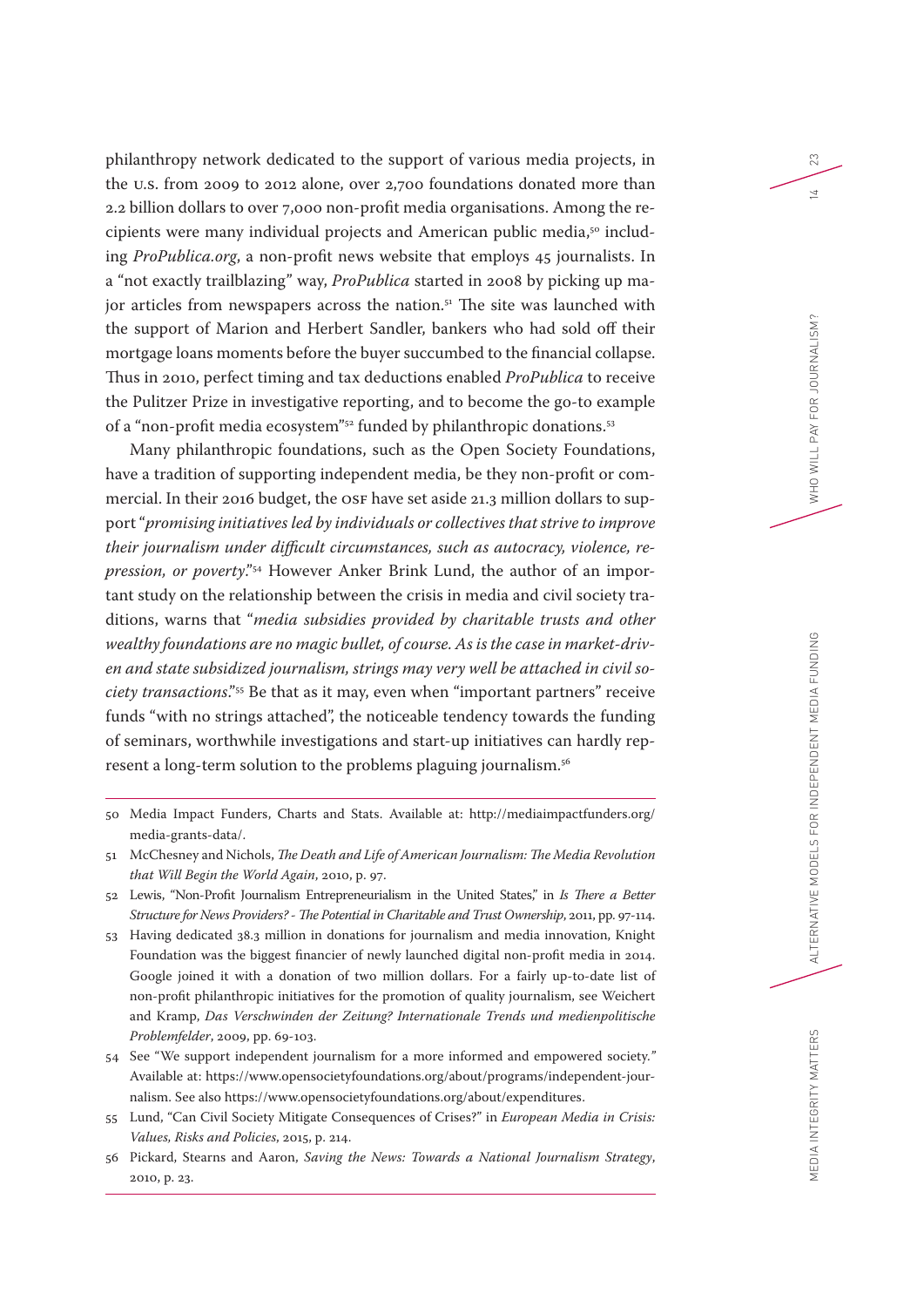Hence, the appearance of what the Free Press media reform movement terms non-profit matchmakers. These intermediaries attempt to connect journalists and media to the support available from foundations.<sup>57</sup> The purpose of this is self-evident: if a matchmaking organisation succeeds in convincing an entire philanthropist "network" of a media project's social benefits, then a certain number of donors can pull out once they shift their regional focus or programming priorities, or quench their curiosity about start-ups. Other donations may replace theirs, perhaps without even so much as a hint of a threat to the sustainability of investigative journalism. Examples of such support structuring include the International Consortium of Investigative Journalists, which made a name for itself in early 2016 by breaking the Panama Papers,<sup>58</sup> BIRN in South East Europe,<sup>59</sup> and Journalismfund.eu.<sup>60</sup> In late 2015, the European Journalism Centre (EJC), not strictly a foundation but a matchmaker between journalists and philanthropists, announced fifteen recipients of grants for development and innovation in reporting. The awards amounted to 270,000 euro in total, and came from the Bill & Melinda Gates Foundation. Under the same programme, EJC devoted 600,000 euro to supporting four major media outlets. Collectively, the funds for 2015 and 2016 amount to nearly 1.8 million dollars, a sum intended primarily to address the structural issues in journalism funding.<sup>61</sup>

Continuing the tradition of self-organisation of non-profit media in Croatia, and faced with the (modest) ups and (severe) downs of public support policies, ten newsrooms united in the E-net emancipation network began, in late 2015, to establish just such a fund. It is called Nezavisna – za slobodu medija (Independent – for media freedom).

#### 57 Ibid.

- 58 Apart from support from large philanthropic foundations, the International Consortium of Investigative Journalists accepts individual donations. Available at: [https://www.icij.org/](https://www.icij.org/about) [about](https://www.icij.org/about). Boris Postnikov notes that the limits of "uncovering" the Panama Papers constitute "a bad part of the system" rather than "a part of a bad system." See Postnikov, "Krojači Paname," 18 April 2016. Available at:<http://www.portalnovosti.com/krojai-paname>.
- 59 The Balkan Investigative Reporting Network (BIRN) publishes news, in English, from nine Balkan countries with support from donors and foundations for international development and cooperation of the Swedish, Norwegian, Swiss, and U.S. governments. See [http://www.](http://www.balkaninsight.com/en/static-page/donors) [balkaninsight.com/en/static-page/donors.](http://www.balkaninsight.com/en/static-page/donors)
- 60 Established in 1998 as Fonds Pascal Decroos voor Bijzondere Journalistiek*,* the fund distributes, annually, over 700,000 euro' worth of philanthropic support from the Flemish government in Belgium in order to stimulate "in-depth, cross-border journalism in Europe." See <http://journalismfund.eu/about-us>.

MEDIA INTEGRITY MATTERS

23

 $\overline{5}$ 

<sup>61</sup> See [http://journalismgrants.org/news/2015/ejc-announces-15-development-reporting-grant](http://journalismgrants.org/news/2015/ejc-announces-15-development-reporting-grant-winners)[winners](http://journalismgrants.org/news/2015/ejc-announces-15-development-reporting-grant-winners) and [http://journalismgrants.org/news/2015/ejc-announces-the-winners-of-the-special](http://journalismgrants.org/news/2015/ejc-announces-the-winners-of-the-special-funding-round-for-european-media)[funding-round-for-european-media](http://journalismgrants.org/news/2015/ejc-announces-the-winners-of-the-special-funding-round-for-european-media).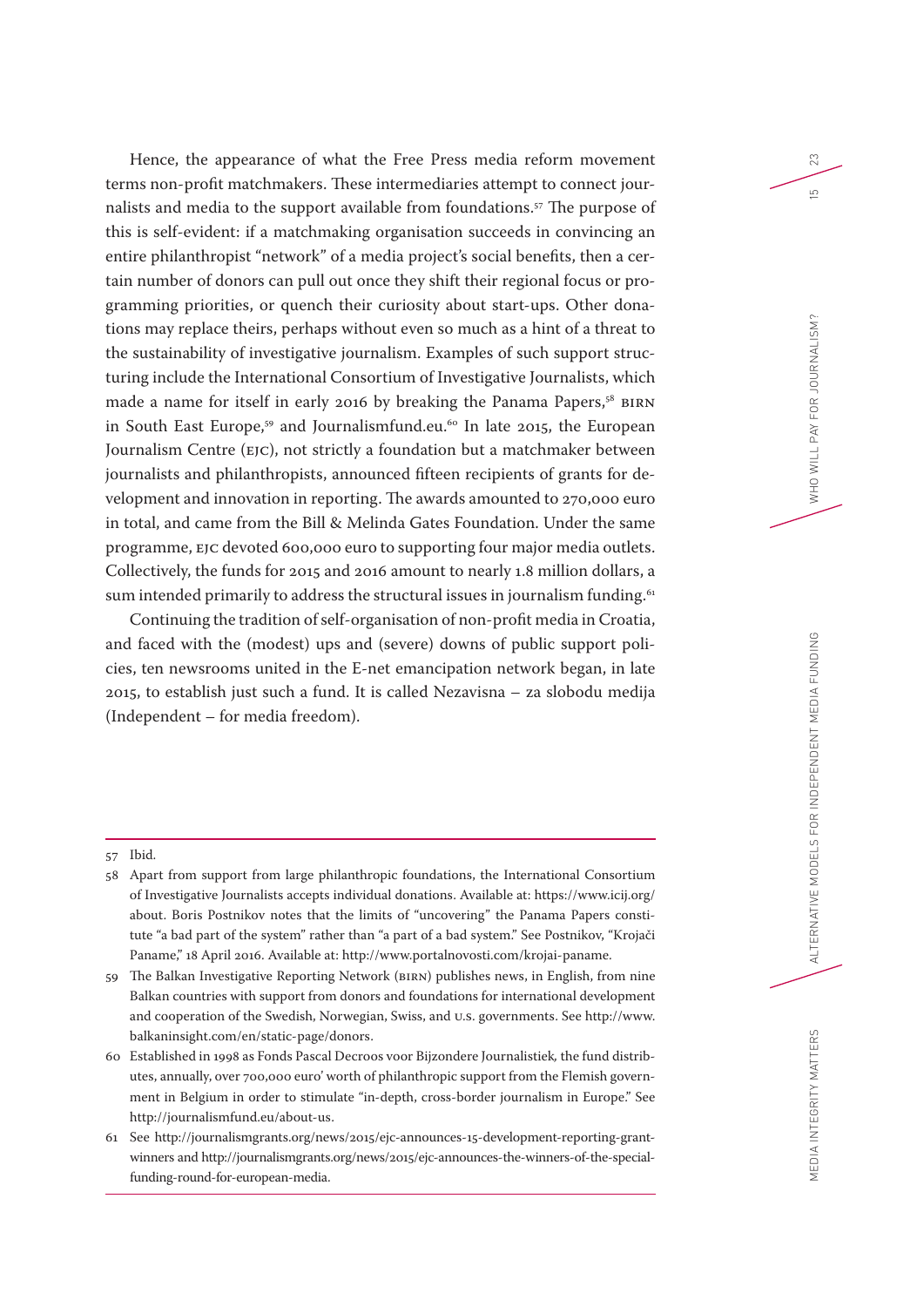# 3 COMMERCIAL MEDIA 2.0?

The calamitous state of the commercial media's integrity, economic indicators and social effects demonstrates quite clearly that journalism as a public good is utterly irreducible to the marketplace, in terms both of value arbitration and of resource allocation. Contradiction has always encumbered the link between journalism and the marketplace, and the internet has stretched this link to the point of snapping. According to a U.S. employment website, "newspaper reporter" is the fourth most endangered job behind "mail carrier", "meter reader" and "farmer".<sup>62</sup> How can we proceed?

For some at least, a number of small donations or a single sizable one may alleviate the problem, but donations are not a systemic solution. Will algorithms and *churnalism* replace professional journalism?<sup>63</sup>

Indirect subsidies such as various forms of tax relief do little to help journalism, concealing as they often do the very real connection between market "independence" and state policies. The policies of passive regulation have normally left the future of journalism in the hands of the market, discreetly passing on substantial sums to media owners in order to "help them out". We have seen how they responded. While in the period of post-war growth one could expect market entities to fund newsrooms appropriately, there is now a widely held consensus in the fields of media science and journalism practice that the link between professional journalism and the profit motive has been a historical exception rather than the rule.

In the latter half of the 20th century, active media policies have at least attempted to direct their support towards journalism, towards pluralism of political opinion, and particularly towards regulation in the public interest. With better results: quite contrary to the "gospel" of the commercial media,<sup>64</sup> curbing the impact of the marketplace has not brought submission to the government. According to Karl Erik Gustaffson, the designer of the Nordic model, the opposite has been true. "*The newspapers have become stronger in their criticism of the political parties due to the state subsidies. Earlier, they were more partisan,* 

23

 $\leq$ 

<sup>62</sup> Projected growth outlook by 2020: minus 13 percent, See The Most Endangered Jobs of 2015: #4 Newspaper Reporter. Available at: [http://www.careercast.com/slide/](http://www.careercast.com/slide/most-endangered-jobs-2015-4-newspaper-reporter) [most-endangered-jobs-2015-4-newspaper-reporter.](http://www.careercast.com/slide/most-endangered-jobs-2015-4-newspaper-reporter)

<sup>63</sup> Nick Davies, a reporter for the *Guardian*, used the term in his 2008 book *Flat Earth News*. Collins Dictionary defines it as *"a type of journalism that relies on reusing existing material such as press releases and wire service reports instead of original research, especially as a result of an increased demand for news content."* See: [http://www.theguardian.com/comment](http://www.theguardian.com/commentisfree/2008/feb/04/comment.pressandpublishing)[isfree/2008/feb/04/comment.pressandpublishing](http://www.theguardian.com/commentisfree/2008/feb/04/comment.pressandpublishing).

<sup>64</sup> McChesney, *Digital Disconnect*, 2013, p. 63.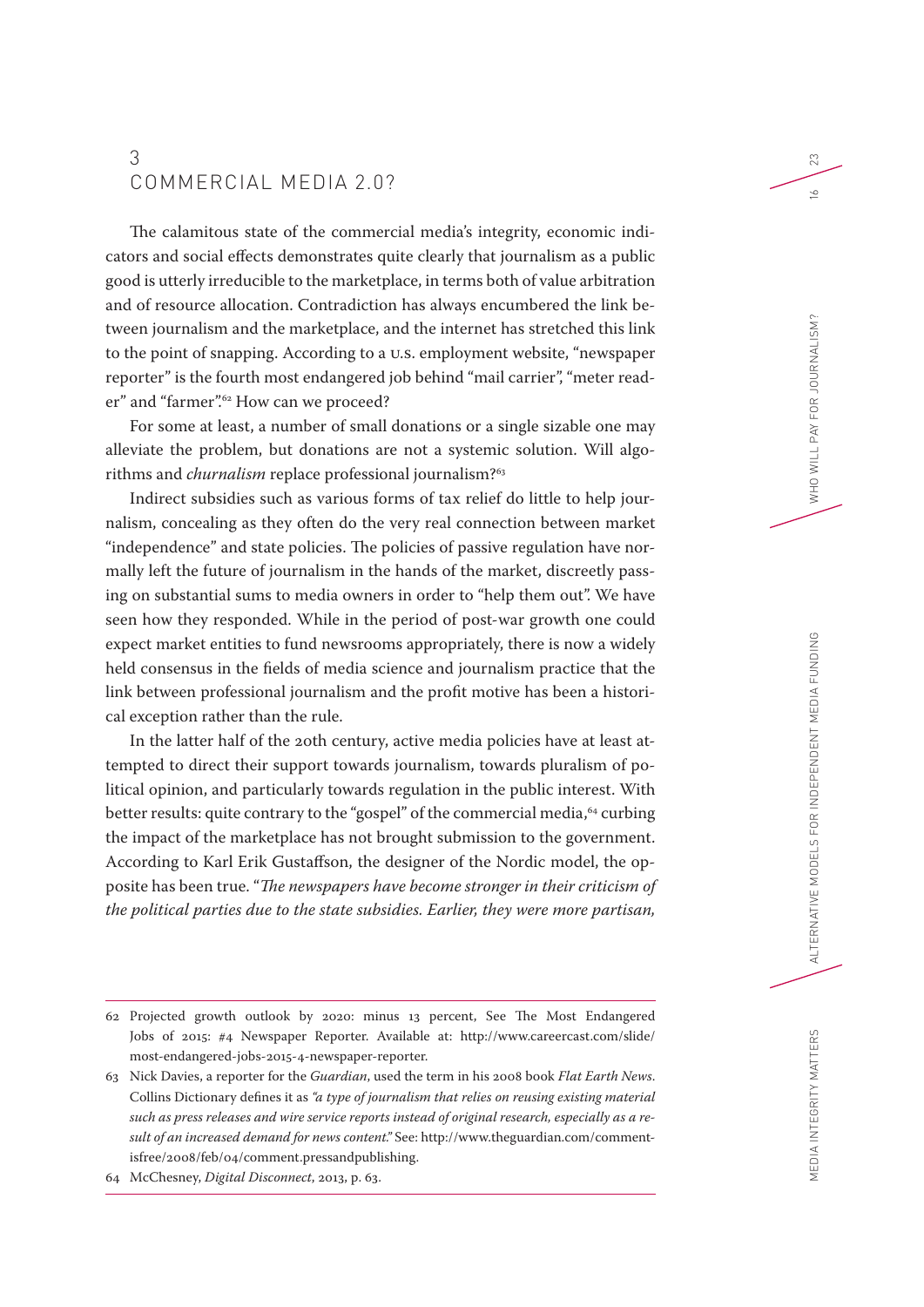*more dependent on the money from the parties. Now they can say, 'We don't care. We get our money from the state*.'"65

Still, commercial media systems have met the internet on wobbly legs. In the internet age, "*market-based media face levels of competition never before experienced and their markets are more unstable than in the past century*," Picard sums up the situation. "*And because they operate in a system in which the primary driver is self-interest and heavy commercialization of content, the movement away from serving public functions is clearly evident and is breeding discontent among social observers and citizens*."66

So, what now? A multitude of internet optimists hoped that, once the integrity of traditional media systems collapsed, they would give way to a "long tail" of hundreds of thousands of small media projects, blogs, and "likes". Their hopes quickly evaporated in a "cloud" controlled by a very small number of new monopolies. Contrary to their predictions, the "new knowledge economy" has thus far managed to breed giants like Google, Apple and Microsoft, and closed the door to small producers and publishers – effectively relegating authors and journalists to the sidewalk of the information superhighway. Public means of support for the digital switchover give rise to the question, to what extent "looking for new business models" under the legitimizing heading of "innovation" actually creates new media structures, and how much it merely serves to improve the prospects of old ones in finding customers. For now, members of the new digital oligopoly are content simply to look on. As long as media content circulates free of charge, it makes no sense spending a euro more on its production than the occasional forced or voluntary donation.<sup>67</sup>

# 4 CONCLUSIONS

For a long time in South East Europe, media policies depended on state media and public funds. The results were less than satisfying. Next, all hopes were placed in private media and market funding. The results were even worse. The time has come to establish a combined system of public, commercial and third sector media, each accountable to a different public, working to achieve

MEDIA INTEGRITY MATTERS

23

 $\sim$ 

<sup>65</sup> Nordenson, "The Uncle Sam Solution: Can the government help the press? Should it?" *Columbia Journalism Review*, 2007.

<sup>66</sup> Picard, "The Challenges of Public Functions and Commercialized Media," in *The Politics of News: The News of Politics*, 2007, p. 212.

<sup>67</sup> However, one should note that in 2013 the owner of Amazon acquired the *Washington Post* (see http://www.poynter.org/2013/washington-post-sold-to-jeff-bezos/220310/), while in 2014 the owner of eBay launched *Firstlookmedia*, employing established journalists such as Glenn Greenwald (see [http://www.politico.com/magazine/story/2015/02/ken](http://www.politico.com/magazine/story/2015/02/ken-silverstein-the-intercept-115586)[silverstein-the-intercept-115586](http://www.politico.com/magazine/story/2015/02/ken-silverstein-the-intercept-115586) and [http://www.poynter.org/2015/adweek-clarifies-article](http://www.poynter.org/2015/adweek-clarifies-article-on-the-intercepts-business-model/312001/)[on-the-intercepts-business-model/312001/\)](http://www.poynter.org/2015/adweek-clarifies-article-on-the-intercepts-business-model/312001/).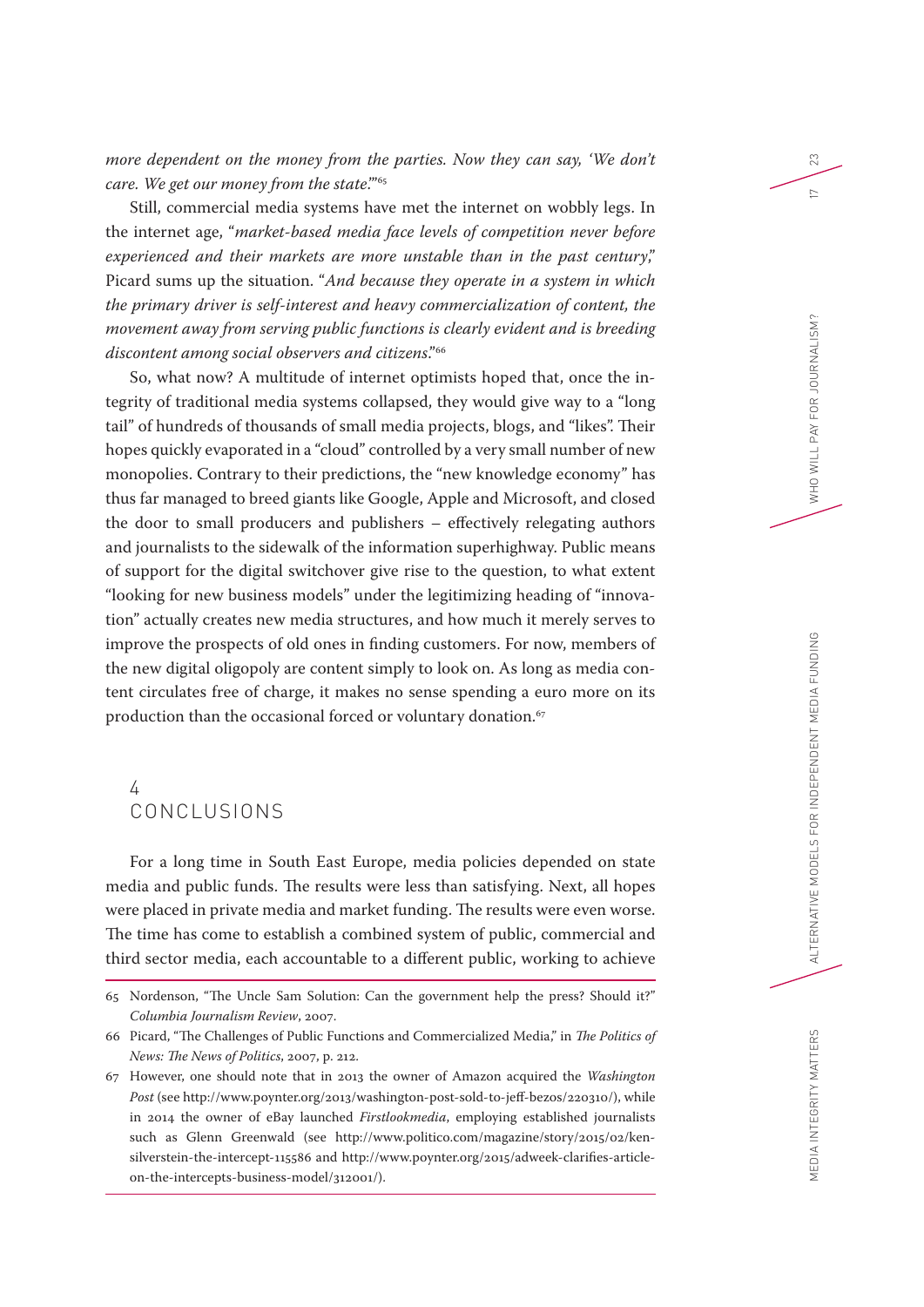separate goals, and funding journalism from multiple sources. According to practitioners and proponents of new media policies, this would be possible given an evolution of public media and the investment of public funds into independent, non-profit media. After all, journalism was not born of the profit motive. "*Only a nihilist*," McChesney and Nichols claim, "*would consider it sufficient to rely on profit-seeking commercial interests or philanthropy to educate our youth or defend the nation from attack*." Just as our forebears understood the need to invest their taxes in the building of the systems of public education, public health, pensions and so on, it is high time that our generation understands its obligation to create a publically, commonly funded media system.<sup>68</sup>

Government officials can do much to assist in its creation. Instead of ignoring problems, they can place these on their agendas. Rather than following the path of least resistance and executing the tasks bestowed upon them by corporate lobbyists, they can take into consideration the interests of the public. Yet, the chances of this will remain slim for as long as the public fails to subject them to powerful and organised pressure, as well as to support them. It took struggle to secure the right to education, to health care and to pensions. Likewise, no government will hand us the right to a public communication infrastructure. No journalist, no media expert, no civil society activist, no political leader, no one concerned for democratic institutions including journalism, can contribute to the struggle by being a passive spectator. Only a joint effort will result in the kind of media that democracies in the region require, and that their citizens deserve.

## 5 POLICY RECOMMENDATIONS

#### GENERAL MEDIA POLICY GUIDELINES

1. In the long term, media policies should be directed away from the existing dual system of public and commercial media, and towards a combined media system, in which various non-profit and low-profit "third sector" structures develop.

#### PUBLIC MEDIA INFRASTRUCTURE

2. Rather than privatising and shutting down the media owned by the state and by local communities, these outlets should be transformed into public media and journalistic cooperatives, thus enabling them to be managed by the journalists in their employ and by the communities that benefit from their operation, regardless of current political leadership.

68 Nichols and McChesney, "The Death and Life of Great American Newspapers: the collapse of journalism threatens democracy itself - that's why we need a government rescue," *The Nation*, 18 March 2009. Available at: [http://www.thenation.com/article/](http://www.thenation.com/article/death-and-life-great-american-newspapers/) [death-and-life-great-american-newspapers/](http://www.thenation.com/article/death-and-life-great-american-newspapers/).

23

 $\frac{\infty}{2}$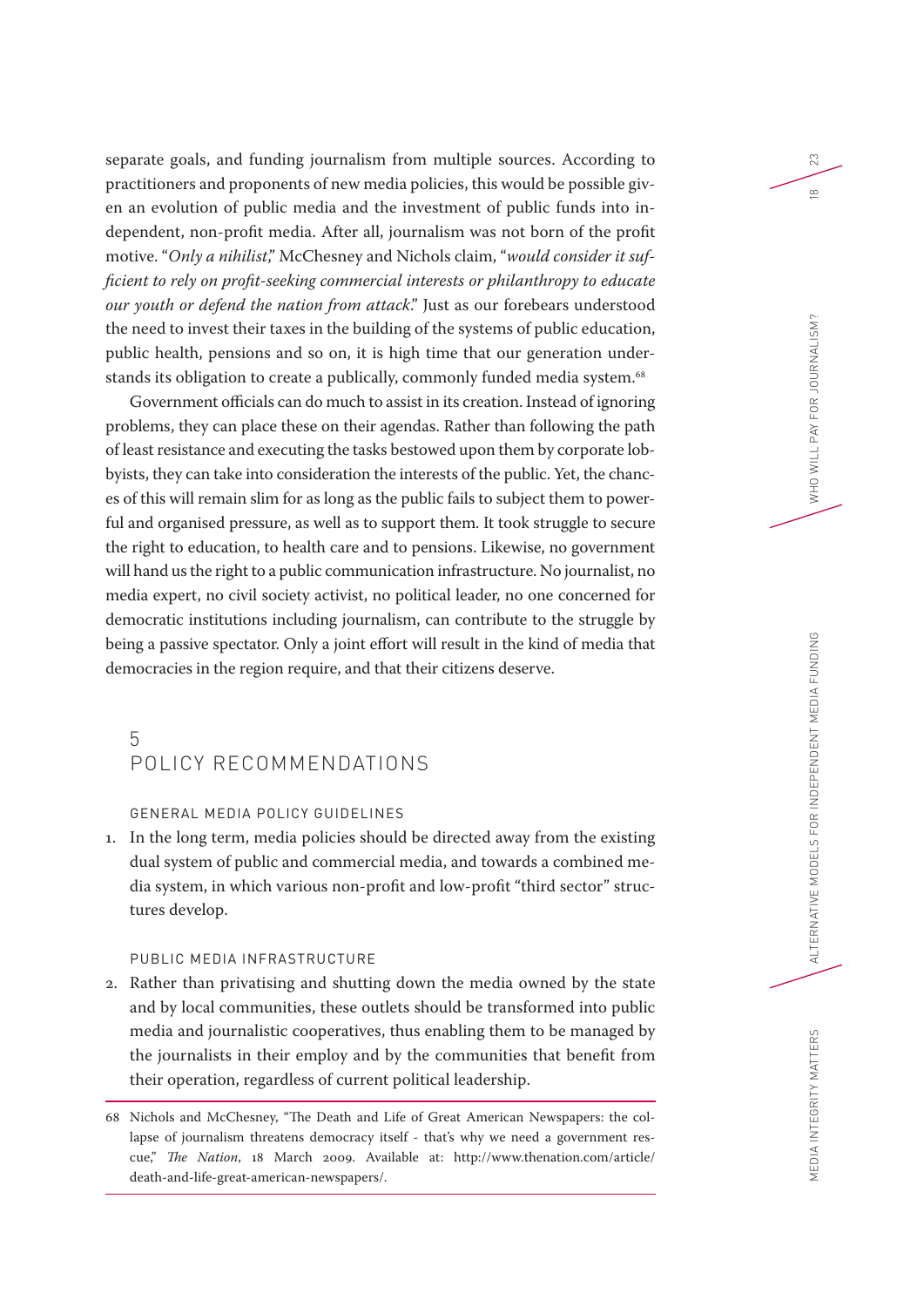#### PUBLIC SUBSIDY POLICIES

- 3. Direct media subsidies should support (1) the work of journalists, (2) media content, and (3) its distribution. Direct subsidies should not co-fund the generation of profit. Limits on the intensity of support should be lifted; however, it should not be possible to receive multiple support for the same purpose.
- 4. It is especially important to develop cooperation between public broadcasters and other public media with third sector media.

#### NEW FUNDING SOURCES

- 5. It is necessary to establish a public fund for journalism and media work. Apart from state and local budgets, the fund should be replenished from taxes on all forms of advertising  $(1-3)$  percent, with the introduction of fiveyear write-off for brand advertising), on consumer electronics (1–3 percent), on the revenues from internet subscriptions (around 3 percent), and from radiofrequency usage fees and auctions (5–7 percent).
- 6. The fixed household license fees currently used to fund the operation of public service broadcasters should be evolved to the stage where an individual tax is levied in the form of a legally set percentage  $(1-2$  percent) of either labour or capital (interest rates, dividends etc.) income. There should be an annual threshold (around 50 euro), beneath which the tax would not apply.
- 7. Tax regulations should allow for the deduction of small individual donations to non-profit media (up to the annual limit of, for example, 100 euro) from the tax base. Corporations need not be eligible for similar deductions.

### MODELS OF FUNDING DISTRIBUTION

- 8. A system of citizen donations for journalism and media work should be introduced. All citizens, e.g. from the age of thirteen, would allocate their share of public funds for journalism and media work to media outlets of their choice.
- 9. Remaining funds should be dedicated to the creation of under-represented content, new and small media, media education, to media operating abroad and in foreign languages etc. This should be done either through (1) public commissioning or through (2) expert committee decisions. The committees should be composed either (1) on the basis of parity of interest (with each interested party appointing an equal number of representatives) or (2) independently (through public calls for applications, with strict rules to prevent conflicts of interest).
- 10. Explanations of all decisions (reviews of accepted and rejected projects, minutes of sessions etc.) should document the work of such committees. Evaluation criteria should be known in advance, and formulated in agreement with support beneficiaries.

MEDIA INTEGRITY MATTERS

23

 $\approx$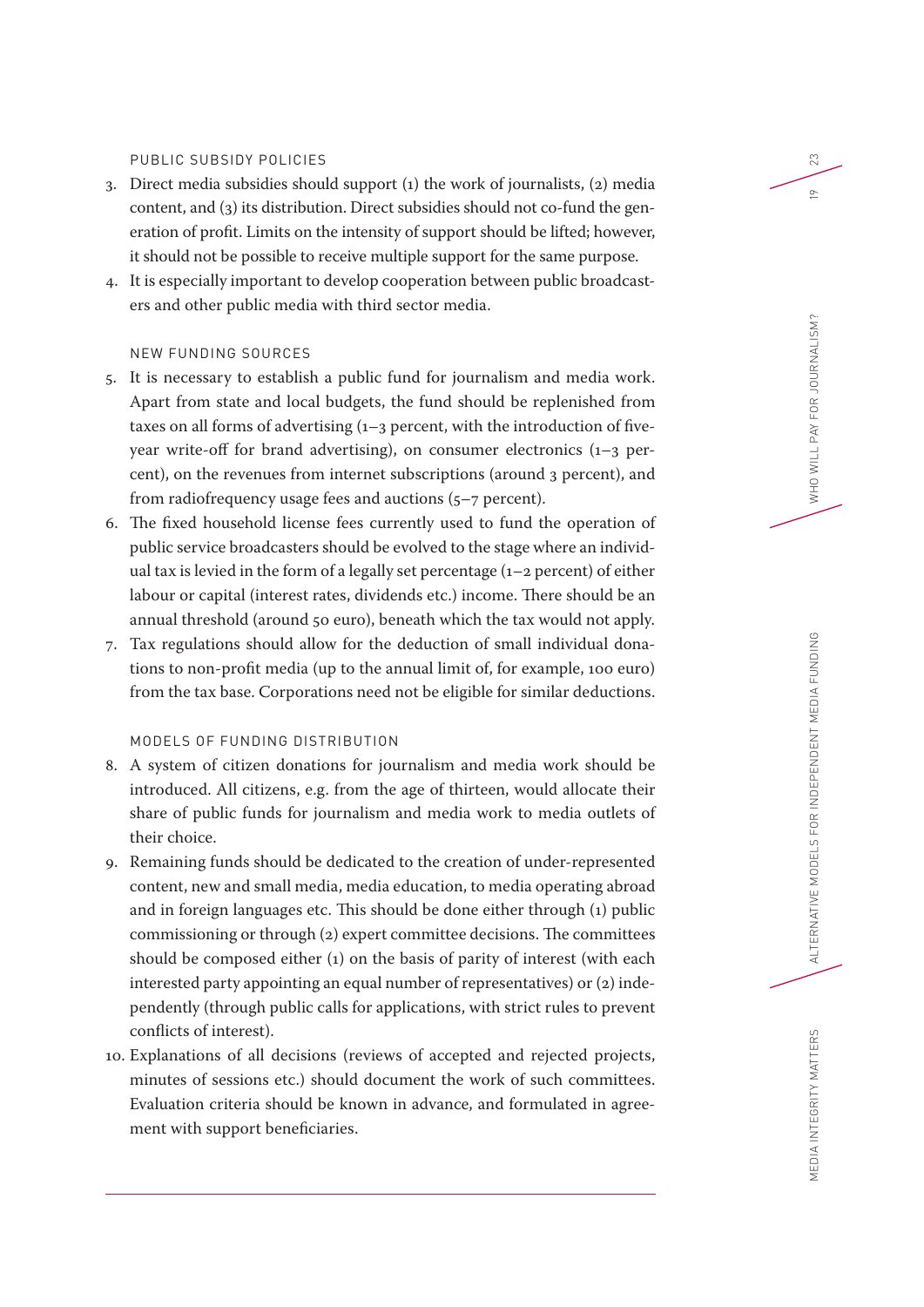## APPENDIX

#### TRADITIONAL AND ALTERNATIVE MODELS OF PUBLIC FUNDING OF MEDIA AND JOURNALISM

|              |                               | TYPES OF SUBSIDIES / Some examples - in euro (per capita) per year                                                                                                                                                                                                                                                                                                                                                                                                                                          |
|--------------|-------------------------------|-------------------------------------------------------------------------------------------------------------------------------------------------------------------------------------------------------------------------------------------------------------------------------------------------------------------------------------------------------------------------------------------------------------------------------------------------------------------------------------------------------------|
| INDIRECT AID | NON-SELECTIVE<br>(HORIZONTAL) | REDUCED VAT-RATES FOR NEWSPAPERS<br>UK: zero instead of 20 % equivalent to 838 mil. $(13)$<br>SWEDEN: 6 instead of 25 % equivalent to 220 mil. (22.7)<br>SUBSIDIZED PRICES OF PUBLIC TRANSPORT AND COMMUNICATION INFRASTRUCTURE (POST,<br>RAILWAYS, AIRWAYS, TELEPHONE, INTERNET) AND OTHER INDIRECT DISTRIBUTION SUPPORT<br>USA: reduced postal rates equivalent to 252.5 mil. (0.8)<br>FRANCE: aggregate value of 359.8 mil. (5.4) in different distribution subsidies<br><b>FAVOURABLE SPECTRUM FEES</b> |
|              |                               | BOSNIA AND HERZEGOVINA: collected fees decreased for 312.6 thousand, from 2013 to 2015<br>SUBSIDIZED PRICES OF PAPER AND PRINT<br>FRANCE: plan " <i>Imprime</i> " for restructuring of printing plants - 25 mil.<br><b>COMMERCIAL TAX BREAKS</b><br>FRANCE: 200 mil. $(3)$                                                                                                                                                                                                                                  |
|              | SELECTIVE<br><b>VERTICAL</b>  | SUBSIDIZED INTEREST RATES AND STATE GUARANTEES FOR LOANS<br>ITALY: 77 mil. subsidy for 10-year loans                                                                                                                                                                                                                                                                                                                                                                                                        |
|              |                               | <b>STATE ADVERTISING</b><br>UK: 5 mil. from 11 councils                                                                                                                                                                                                                                                                                                                                                                                                                                                     |
|              |                               | DIRECT AID FOR PUBLIC NEWS AGENCIES<br>FRANCE: 117.9 mil. (1.8) for AFP                                                                                                                                                                                                                                                                                                                                                                                                                                     |
|              |                               | REDUCED TRAVEL FARES AND INCOME TAX-BREAKS FOR JOURNALISTS<br>BELGIUM: free train and reduced plane tickets, telecom discounts, car lease and purchase<br>FRANCE: 30 % income tax break for first 15 thousand earned, terminated in 1996                                                                                                                                                                                                                                                                    |
|              |                               | FUNDING OF TRAINING FOR JOURNALISTS AND MEDIA RESEARCH<br>NETHERLANDS: 170 thousand for research and seminars, 486 thousand for employment of young<br>journalists                                                                                                                                                                                                                                                                                                                                          |
|              | PRIVATE<br>MEDIA<br>FOR       | SELECTIVE DISTRIBUTION SUBSIDIES<br>SWEDEN: 5.9 mil. (0.6) for ca 130 newspapers                                                                                                                                                                                                                                                                                                                                                                                                                            |
| DIRECT AID   |                               | OPERATING SUBSIDIES FOR THE PRESERVATION OF PLURALISM<br>SWEDEN: 49.8 mil. (5.1) for ca 90 newspapers                                                                                                                                                                                                                                                                                                                                                                                                       |
|              |                               | SUBSIDIZED CONTENT OF SPECIAL PUBLIC INTEREST<br>IRELAND: $13.6$ mil. $(3)$<br>SERBIA: 495.3 thousand (0.07)<br>CROATIA: 3.9 mil. (0.93)                                                                                                                                                                                                                                                                                                                                                                    |
|              |                               | SUBSIDIES TO MEDIA WITH LOW AD REVENUES<br>FRANCE: 11.8 mil. (0.2)                                                                                                                                                                                                                                                                                                                                                                                                                                          |
|              |                               | MODERNISATION SUBSIDIES FOR MODERNISATION AND INNOVATION<br>FRANCE: total of 90.4 mil. (1.37) of various modernisation subsidies                                                                                                                                                                                                                                                                                                                                                                            |
|              | FOR PUBLIC<br>SERVICE         | <b>DIRECT BUDGETARY TRANSFERS</b><br>SERBIA: 61.1 MIL. (8.6) 2014                                                                                                                                                                                                                                                                                                                                                                                                                                           |
|              |                               | <b>HOUSEHOLD LICENSE FEES</b><br>NORWAY: 306.5 per household for 2016; 585 mil. (113.9)                                                                                                                                                                                                                                                                                                                                                                                                                     |
|              |                               | INDIVIDUAL PUBLIC SERVICE TAX<br>FINLAND: 0.68 % (50 – 143 euro per annum) for income range 7,500 - 21,029; 507.9 mil. (93)                                                                                                                                                                                                                                                                                                                                                                                 |

23

20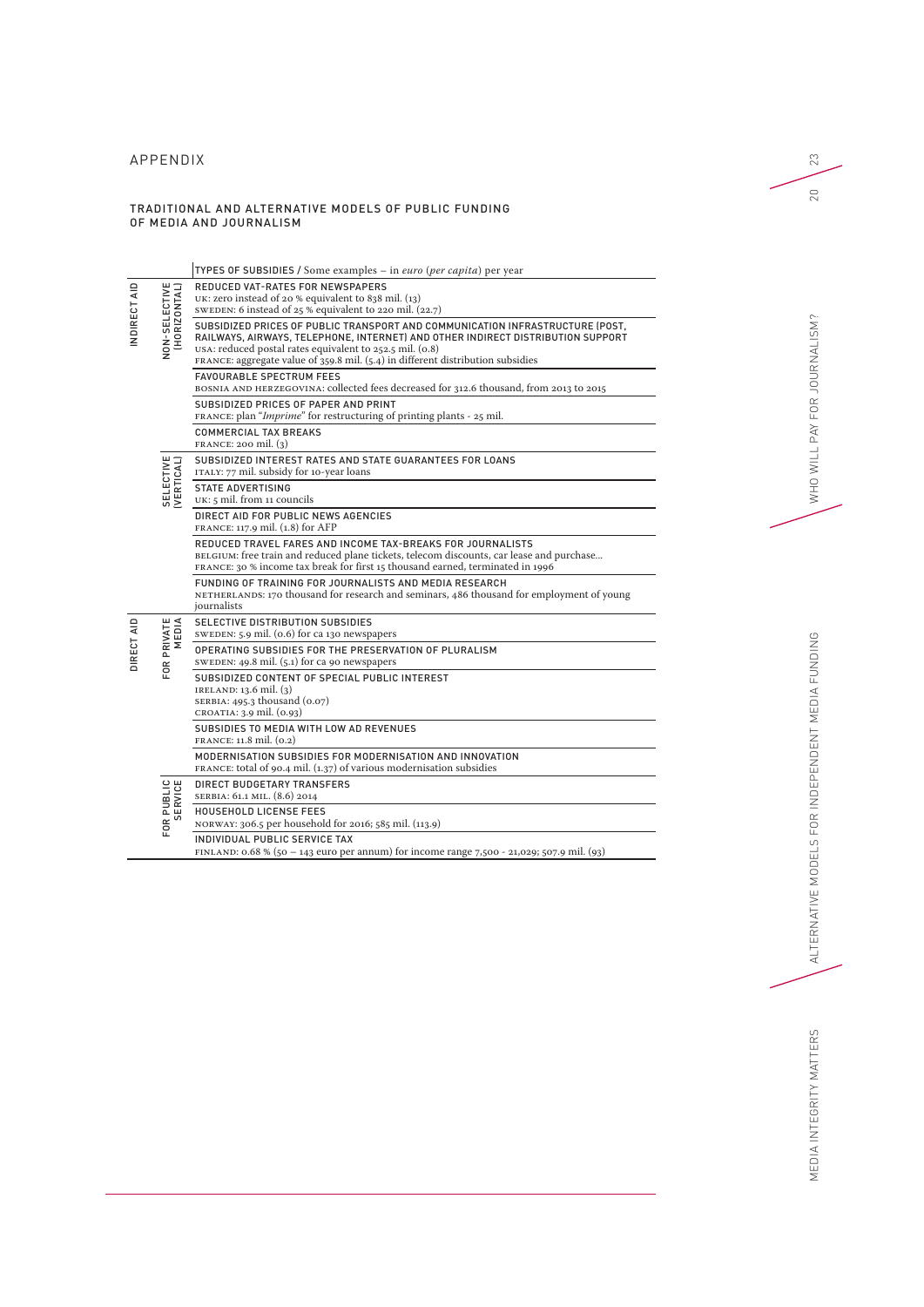|                                                                                                                                 |                                  | TYPES OF SUBSIDIES / Some examples - in euro (per capita) per year                                                                                                                           |
|---------------------------------------------------------------------------------------------------------------------------------|----------------------------------|----------------------------------------------------------------------------------------------------------------------------------------------------------------------------------------------|
| URES –<br>MEDIA<br><b>STRUCTURES</b><br>-PROFIT<br>NON-<br>ING FOR NEW MEDIA<br>SUBSIDIES FOR NON<br>OF FUNDING I<br>PUBLIC SUB |                                  | SUBSIDIES FROM STATE BUDGET<br>CROATIA: $413.8$ thousand $(0.1)$<br>FRANCE: 28.8 mil. (0.43)                                                                                                 |
|                                                                                                                                 |                                  | SUBSIDIES FOR THE PRESERVATION OF PLURALISM<br>CROATIA: 202.8 thousand (0,05)<br>UK: 492.6 thousand (0.01)                                                                                   |
|                                                                                                                                 |                                  | FUNDING OF LOCAL PUBLIC MEDIA<br>NETHERLANDS: 7.7 mil. (0.46)                                                                                                                                |
|                                                                                                                                 | ဖ ဇ<br>NEW SOURCES<br>OF FUNDING | LICENSE FEE REFORM<br>CROATIA: a calculation showed that cost and evasion reduction could increase license fee revenue for<br>123.4 mil. (29.1)                                              |
|                                                                                                                                 |                                  | ADVERTISING TAX AND PROLONGED WRITE-OFF FOR BRAND CAMPAIGNS<br>SERBIA: 1 % ADVERTISING TAX WOULD CREATE A FUND FOR JOURNALISM OF 1.58 MIL. (0.2)                                             |
|                                                                                                                                 |                                  | <b>CONSUMER ELECTRONICS TAX</b><br>SERBIA: $1\%$ of the market is equivalent to $1$ mil. (0.2)                                                                                               |
|                                                                                                                                 |                                  | ISP-REVENUE TAX (CONTENT FLAT-RATE)<br>MACEDONIA: only 1 euro/internet subscription would create a fund for journalism of 754 thousand (0.4)                                                 |
|                                                                                                                                 |                                  | SPECTRUM USE AND AUCTIONS TAX<br>CROATIA: 800-MHz spectrum allocated for 68.7 mil. (18.5)                                                                                                    |
| <b>NEW MODELS</b>                                                                                                               | NEW MODELS<br>DISTRIBUTION<br>농  | CITIZENSHIP NEWS VOUCHERS<br>CROATIA: each of 3.5 mil. citizens above the age of 15 chooses a non-profit medium to receive 13.5<br>euro from the fund for journalism of $47.6$ mil. $(11.2)$ |
|                                                                                                                                 |                                  | PUBLIC COMMISSIONING<br>Non-allocated resources from the fund for journalism may be distributed to investigative journalism<br>and new media, via internet voting by all interested parties  |
|                                                                                                                                 |                                  | TAX DEDUCTIONS FOR CROWDFUNDING<br>USA: Over 7.2 mil. raised for more than 800 successful projects through Kickstarter platform, from<br>2009 to 2016                                        |

Sources: Most recent annual reports of various funding authorities and the provided bibliography.

#### BIBLIOGRAPHY

- Baker, E. C., Testimony Before the Subcommittee on Courts and Competition Policy, Committee on the Judiciary, House of Representatives, Congress of the United States, 2009.
- Bakotin, J., "Novine novinarima i čitateljima" (interview with Rüdiger Rossig and Ines Pohl), *Novosti*, 2 June 2012. Available at: [http://ar](http://arhiva.portalnovosti.com/2012/06/novine-novinarima-i-citateljima/)[hiva.portalnovosti.com/2012/06/](http://arhiva.portalnovosti.com/2012/06/novine-novinarima-i-citateljima/) [novine-novinarima-i-citateljima/](http://arhiva.portalnovosti.com/2012/06/novine-novinarima-i-citateljima/).
- Baran, P. A. and Sweezy, P. M., "Theses on Advertising", *Monthly Review* 65(3), 2013[1964]. Available at: [http://](http://monthlyreview.org/2013/07/01/theses-on-advertising/) [monthlyreview.org/2013/07/01/](http://monthlyreview.org/2013/07/01/theses-on-advertising/) [theses-on-advertising/](http://monthlyreview.org/2013/07/01/theses-on-advertising/).
- Barlovac, B., *State-media financial relations in Serbia: a transitional year - who will benefit from reforms?*, SEE Media Observatory, Peace Institute, Ljubljana, 2015. Available at: [http://mediaobservatory.net/radar/me](http://mediaobservatory.net/radar/media-integrity-report-state-media-financial-relations-serbia)[dia-integrity-report-state-media-finan](http://mediaobservatory.net/radar/media-integrity-report-state-media-financial-relations-serbia)[cial-relations-serbia.](http://mediaobservatory.net/radar/media-integrity-report-state-media-financial-relations-serbia)

Cagé, J., *Saving the Media: Capitalism, Crowdfunding, and Democracy*, Belknap, 2016.

- Cardoso, A., *La gouvernance des aides' publiques a` la presse. Rapport remis au Ministre du Budget, des Comptes publics et de la Re´forme de l'Etat et au Ministre de la Culture et de la Communication*, Paris, La documentation française, 2010.
- Coyer, K. and Hintz, A., "Developing the 'Third sector': Community Media Policies in Europe," in *Media Freedom and Pluralism: Media Policy Challenges in the Enlarged Europe*, ed. B. Klimkiewicz, pp. 275-297.

Curran, J., *Media and Power*, Routledge, 2003.

Economisti Associati, *Feasibility study for the preparatory action "ERASMUS for journalists" - Statistical Review*, European Commission, Directorate General Information Society and Media, 2010.

23

 $\overline{21}$ 

WHO WILL PAY FOR JOURNALISM?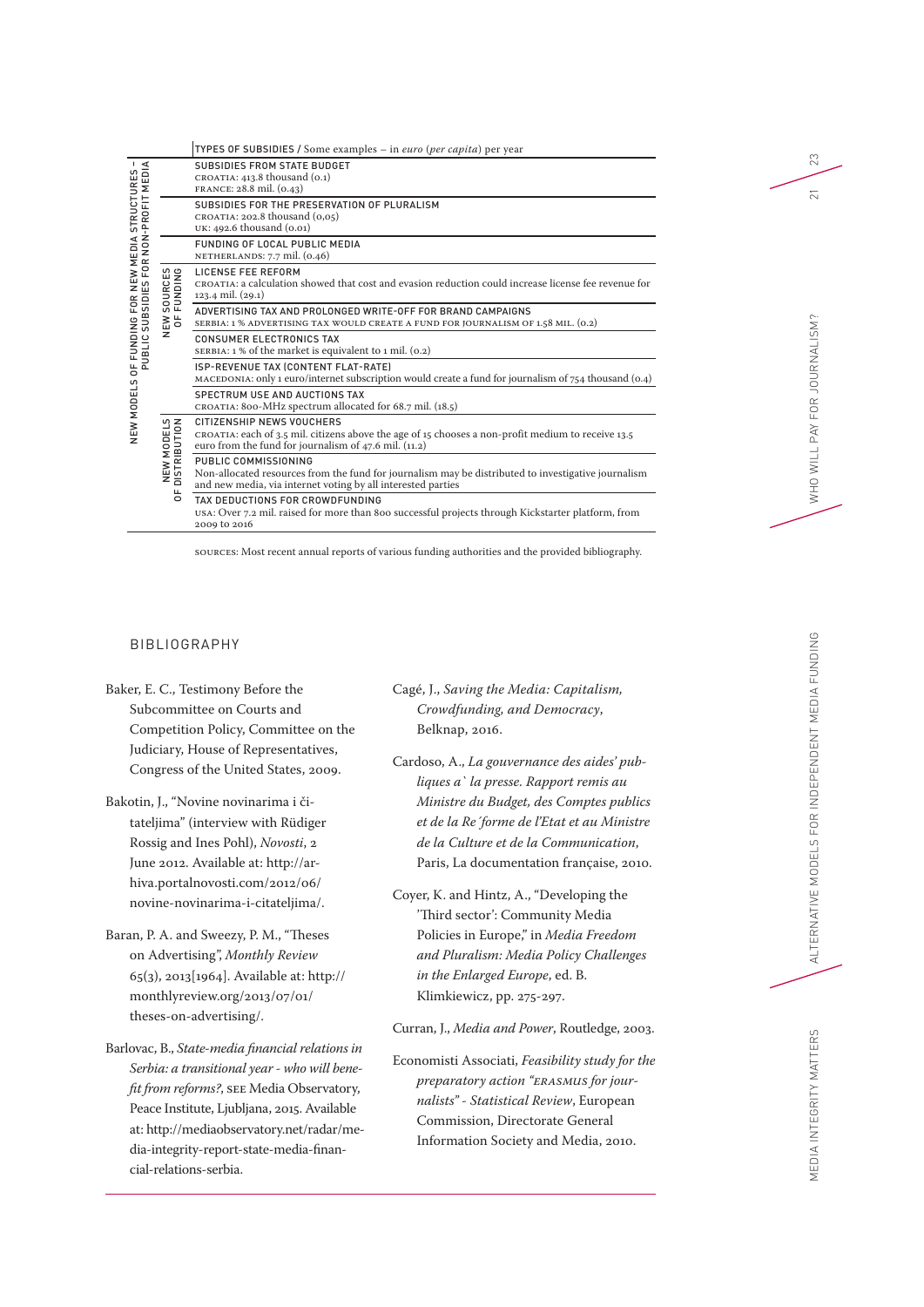European Audiovisual Observatory, *Yearbook*, Strasbourg, 2014.

European Parliament, *The State of Community Media in the European Union*, Brussels, 2007. Available at: [http://www.europarl.eu](http://www.europarl.europa.eu/RegData/etudes/etudes/join/2007/408943/IPOL-CULT_ET%282007%29408943_EN.pdf) [ropa.eu/RegData/etudes/etudes/](http://www.europarl.europa.eu/RegData/etudes/etudes/join/2007/408943/IPOL-CULT_ET%282007%29408943_EN.pdf) [join/2007/408943/IPOL-CULT\\_](http://www.europarl.europa.eu/RegData/etudes/etudes/join/2007/408943/IPOL-CULT_ET%282007%29408943_EN.pdf) [ET%282007%29408943\\_EN.pdf.](http://www.europarl.europa.eu/RegData/etudes/etudes/join/2007/408943/IPOL-CULT_ET%282007%29408943_EN.pdf)

European Parliament, *The Content Flatrate: A Solution to Illegal File-sharing?* Brussels, 2011. Available at: [http://](http://www.europarl.europa.eu/meetdocs/2009_2014/documents/cult/dv/esstudycontentflatrate/esstudycontentflatrateen.pdf) [www.europarl.europa.eu/meet](http://www.europarl.europa.eu/meetdocs/2009_2014/documents/cult/dv/esstudycontentflatrate/esstudycontentflatrateen.pdf) [docs/2009\\_2014/documents/cult/dv/es](http://www.europarl.europa.eu/meetdocs/2009_2014/documents/cult/dv/esstudycontentflatrate/esstudycontentflatrateen.pdf) [studycontentflatrate/esstudycontentfla](http://www.europarl.europa.eu/meetdocs/2009_2014/documents/cult/dv/esstudycontentflatrate/esstudycontentflatrateen.pdf) [trateen.pdf.](http://www.europarl.europa.eu/meetdocs/2009_2014/documents/cult/dv/esstudycontentflatrate/esstudycontentflatrateen.pdf)

Hind, D., *Return of the Public*, Verso, 2010.

Hodžić, S., "Bosnia and Herzegovina," in *Media Integrity Matters: reclaiming pub lic service values in media and jour nalism*, ed. B. Petković, Peace Institute, Ljubljana, 2014, pp. 119-192.

Lardeau, M. and Le Floch, P., "France: Press Subsidies—Inefficient but Enduring," in *State Aid for Newspapers: Theories, Cases, Actions*, ed. P. Murschetz, Springer, 2013, pp. 195-214.

Lasić, I., Milat, A., Postnikov, B. and Živković, M. F., *Nacionalni izvještaj o medijima, Radni materijali za raspravu o medijskoj politici Republike Hrvatske 2015 – 2020*, Ministry of Culture, Zagreb, 2015. Available at: [http://www.min-kul](http://www.min-kulture.hr/default.aspx?id=12069) [ture.hr/default.aspx?id=12069.](http://www.min-kulture.hr/default.aspx?id=12069)

Lewis, C., "Non-Profit Journalism Entrepreneurialism in the United States," in *Is There a Better Structure for News Providers? - The Potential in Charitable and Trust Ownership*, eds. D. A. L. Levy and R. Picard, Reuters Institute for the Study of Journalism, University of Oxford, 2011, pp. 97-114.

Lichtenberg, L., "State Aid to the Press in International Perspective: the Dutch Case," in *Press Subsidies in Europe*, eds. I. Fernández Alonso, M. de Moragas, J. J. Blasco Gil and N. Almiron, Autonomous University of Barcelona, 2007, pp. 107-117.

- Lichtenberg, L. and d'Haenens, L., "The Netherlands: Initiatives to Subsidise Press Innovation," in *State Aid for Newspapers: Theories, Cases, Actions*, ed. P. Murschetz, Springer, 2013, pp. 271-289.
- Lund, A. B., "Can Civil Society Mitigate Consequences of Crises?" in *European Media in Crisis: Values, Risks and Policies*, eds. J. Trappe, J. Steemers and B. Thomas, Routledge, New York, pp. 200-218.
- McChesney, R. W., *The Political Economy of Media: Enduring Issues, Emerging Dilemmas*, Monthly Review Press, 2008.
- McChesney, R. W., *Digital Disconnect*, The New Press, 2013.
- McChesney, R. W. and Nichols, J., *The Death and Life of American Journalism: The Media Revolution that Will Begin the World Again*, Nation Books, 2010.
- Munteanu, M., *Media in Crisis: Should the State Intervene?* Reuters Institute for the Study of Journalism, University of Oxford, 2010.
- Murschetz, P. and Karmasin, M., "Austria: Press Subsidies in Search of a New Design," in *State Aid for Newspapers: Theories, Cases, Actions*, ed. P. Murschetz, Springer, 2013, pp. 133-148.
- Nielsen, R. K., "'Frozen' media subsidies during a time of media change: A compara tive analysis of media policy drift in six Western democracies," *Global Media and Communication* 10(2), 2014, pp. 121-138.
- Nielsen, R. K. and Linnebank, G., *Public Support for the Media: A Six Country Overview of Direct and Indirect Subsidies*, Reuters Institute for the Study of Journalism, University of Oxford, 2011.
- Nordenson, B., "The Uncle Sam Solution: Can the government help the press? Should it?" *Columbia Journalism Review*, 2007. Available at: [http://www.cjr.org/](http://www.cjr.org/feature/the_uncle_sam_solution.php) [feature/the\\_uncle\\_sam\\_solution.php.](http://www.cjr.org/feature/the_uncle_sam_solution.php)

 $23\,$